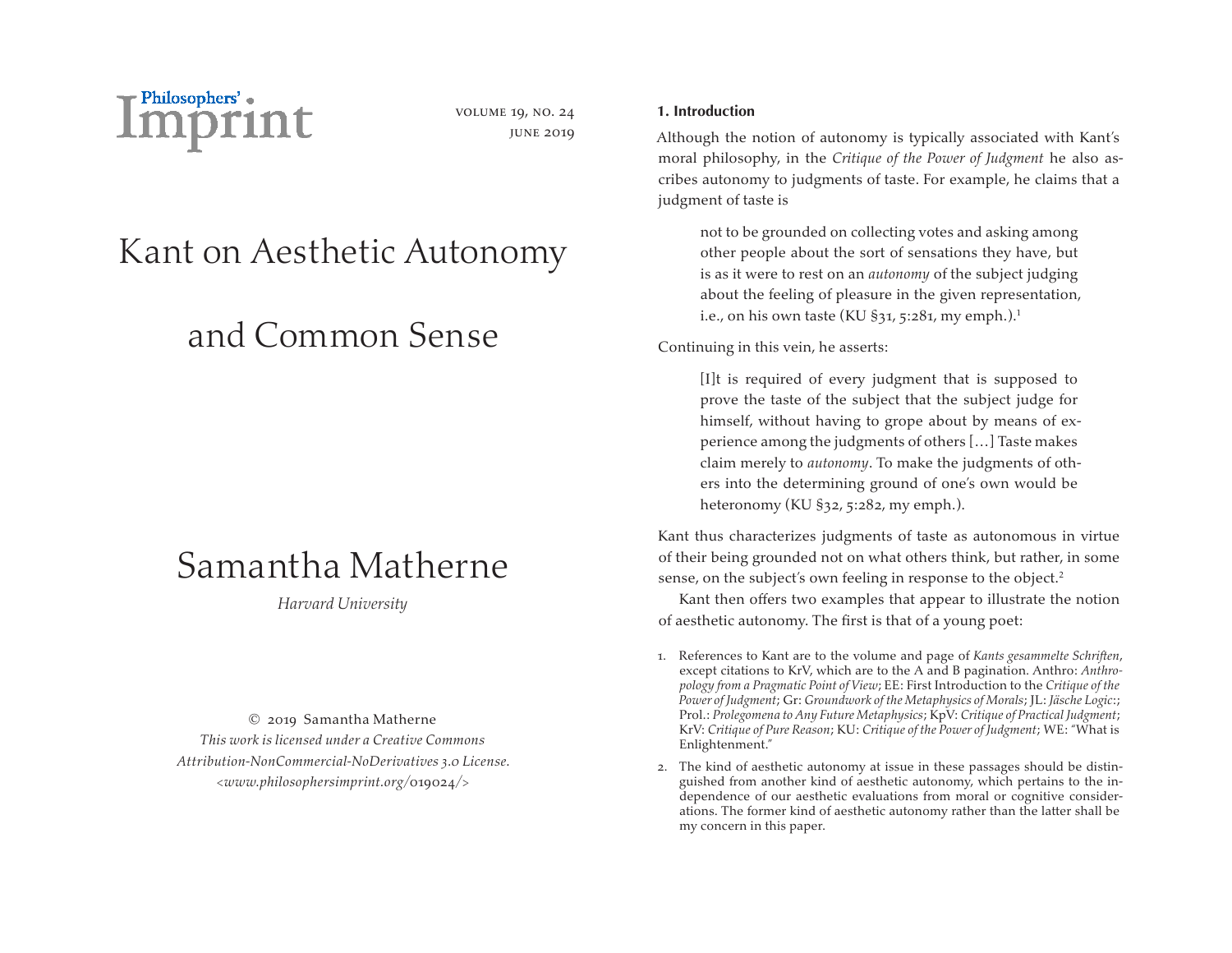Hence a young poet does not let himself be dissuaded from his conviction that his poem is beautiful by the judgment of the public nor that of his friends […]Only later, when his power of judgment has been made more acute by practice, does he depart from his previous judgment of his own free will, just as he does with those of his judgments that rest entirely on reason (KU §32, 5:282).

Kant's second example is of a beauty denier:

If someone does not find a building, a view, or a poem beautiful, then […] he does not allow approval to be internally imposed upon himself by a hundred voices who all praise it highly. He may of course behave as if it pleased him as well, in order not to be regarded as lacking in taste; he can even begin to doubt whether he has adequately formed his taste by acquaintance with a sufficient number of objects of a certain kind […] But what he does see clearly is this: that the approval of others provides no valid proof for the judging of beauty (KU §33, 5:284).

Differences between these two cases notwithstanding, both can be read as examples of aesthetic autonomy: the relevant judge refuses to make his aesthetic judgment on the basis of what others think, but rather bases it, in some way, on his own feeling.

More recently, Kant's account of aesthetic autonomy has received attention from those interested in a range of issues in aesthetics. Hannah Ginsborg, for one, has argued that his view of aesthetic autonomy supports a subjective, rather than an objective theory of aesthetic judgment.<sup>3</sup> In a related vein, Robert Hopkins, Cain Todd, and Andrew McGonigal have explored whether Kant's conception of aesthetic autonomy lends itself to some version of aesthetic expressivism or

quasi-realism.4 Meanwhile Hopkins, Keren Gorodeisky, and Amir Konigsberg have explored the consequences his discussion of aesthetic autonomy has for the value of aesthetic testimony.5 And Richard Moran has focused on the connection between Kant's approach to aesthetic autonomy and aesthetic normativity.6

Although these discussions have shed much light on the implications of Kant's account of aesthetic autonomy, there is a crucial respect in which the phenomenon of aesthetic autonomy tends to be underdescribed, viz., why it counts as autonomy in the Kantian sense. Commentators often emphasize the *negative* aspect of this phenomenon, i.e., the sense in which an autonomous aesthetic judgment cannot be grounded on the testimony of others.7 However, as those familiar with Kant's moral philosophy are aware, he defines autonomy in *positive* terms. To this end, he distinguishes between freedom in the 'negative'

- 4. Although Hopkins (2001) argues that the quasi-realist strategy ultimately cannot account for aesthetic autonomy, Todd (2004) claims that if we endorse a quasi-realism inspired not by Kant, but by Scruton, it will fare better. Meanwhile McGonigal (2006) offers a defense of Kantian aesthetic autonomy in light of the status aesthetic judgments have as value judgments, and he claims that this view of aesthetic autonomy is open to quasi-realists and cognitivists.
- 5. In particular, Hopkins (2000), (2001), (2011); Gorodeisky (2010); and Konigsberg (2012) attribute to Kant a 'pessimistic' view about aesthetic testimony, according to which it cannot count as a reason to make a judgment of taste, even though it may count as a reason to experience the object again, as in the beauty denier case.
- 6. See Moran (2012):  $309-17$ . In the end, however, Moran argues that Kant misplaces the source of aesthetic normativity: whereas Kant ties it to the universal demand that others agree with us, Moran, following Proust, claims that this normativity has its source in beautiful objects themselves.
- 7. The emphasis on the negative features of this phenomenon has been prevalent in the discussion of Kant's view of aesthetic testimony. Particularly influential in this regard has been Hopkins's (2001) gloss of Kantian aesthetic autonomy, according to which, "aesthetic judgments are autonomous in a way in which ordinary empirical judgments are not: in the former case, unlike the latter, the fact that others disagree cannot justify a change of mind"  $(167-8)$ . In this vein, see also Gorodeisky and Marcus's (2018) description of aesthetic autonomy as, "Autonomy: Neither the mere fact that everyone else makes a certain aesthetic judgment nor the testimony of experts can be adequate grounds for making the judgment oneself" (122).

<sup>3.</sup> Ginsborg ( $2015$ ): 19,  $28-9$  and (forthcoming) makes this case against that more objective readings defended by Ameriks (2003): Ch. 12 and Guyer (1997): 130.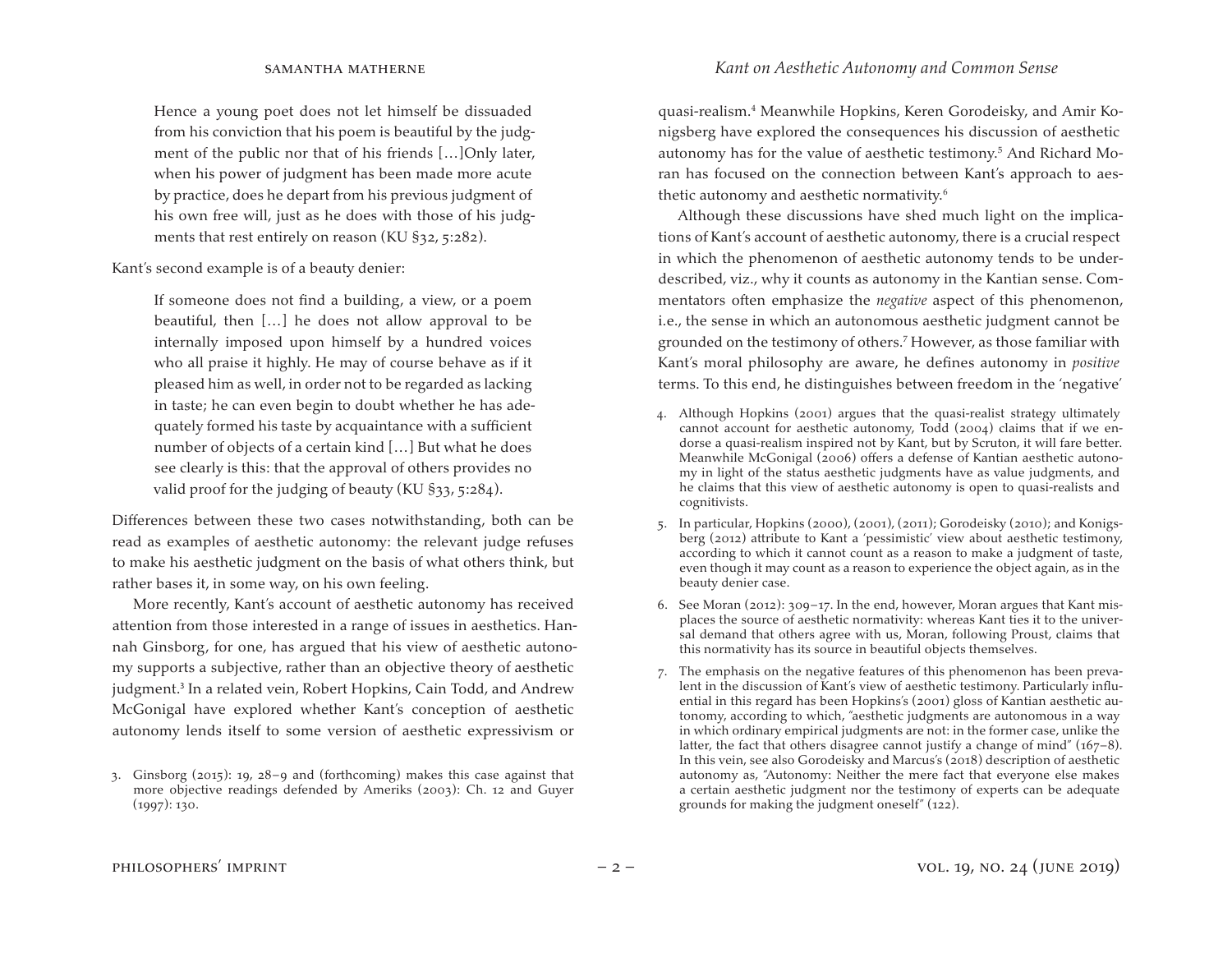sense, which involves a subject being free from outside influence, and freedom in the 'positive' sense, which involves the subject legislating to and determining herself (Gr. 4:446, KpV 5:33). And it is only if we are able to legislate a principle to ourselves and determine ourselves accordingly that Kant thinks we are autonomous.<sup>8</sup>

Extending this line of thinking to the aesthetic case, we should expect that, on Kant's view, it is not simply because ourjudgments of taste are free from outside influence that they are autonomous.<sup>9</sup> Nor, however, is it the case that they are autonomous, as some interpreters have argued, because they are based on our own feeling of pleasure.10 To be sure, judging on the basis of one's own feeling of pleasure is part of the positive profile of the phenomenon of aesthetic autonomy; however, this feature is not yet enough to qualify a judgment as autonomous in the Kantian sense. Indeed, Kant discusses other aesthetic judgments, e.g., so-called 'judgments of the agreeable', which are based on one's own feeling of pleasure, but are not free or autonomous.<sup>11</sup> He reserves

- 8. In the *Groundwork*, he says, "Autonomy of the will is the property of the will by which it is a law to itself" (Gr. 4:440). And in the second *Critique*, he asserts, "*lawgiving of its own*… is freedom in the *positive* sense. Thus the moral law expresses nothing other than the *autonomy* of pure practical reason" (KpV 5:33).
- 9. Commentators who have focused on the positive aspects of autonomy include Moran (2012):  $309-11$  and Guyer (2014):  $43-7$ . Moran distinguishes between two senses of Kantian aesthetic autonomy, one that applies to judgments of the agreeable and beautiful, viz., being grounded in the subject's '*apprehensio*' of the object, and one that applies only judgments of the beautiful, viz., being free from "desire or need" (310–1). Although I think Moran thus highlights important features of aesthetic judgments on Kant's view, I do not think either form of autonomy amounts to autonomy in the precise Kantian sense because they lack self-legislation. Guyer, meanwhile, does emphasize the role of self-legislation. However, while Guyer identifies the law we give to ourselves as "the claim that everyone ought to experience the same pleasure in the object that one does oneself," I identify it as the principle of common sense  $(45)$ . And I argue below that the demand for universal agreement is conditioned by common sense.
- 10. See, e.g., Guyer (1997): 240, Allison (2001): 167, Hopkins (2001): 167–8, Todd (2004): 278, Hamawaki (2006): 113, Konigsberg (2012): 159, Moran (2012): 309–11, Ginsborg (2015): 19, 28.
- 11. On this point, I disagree with Moran's (2012): 310–1 characterization of judgments of the agreeable as autonomous. Since judgments of the agreeable

these descriptors for judgments of taste alone.<sup>12</sup> So, judging on the basis of one's own feeling of pleasure does not yet account for the autonomy of judgments of taste. Rather, for Kant, in order for our judgments of taste to qualify as autonomous they must involve an aesthetic form of self-determination and self-legislation, or so I shall argue in this paper.<sup>13</sup>

However, in order to develop my interpretation of the positive aspects of aesthetic autonomy, I appeal to another key concept in Kant's aesthetics, viz., 'common sense'. And I claim that, on Kant's view, common sense is what makes aesthetic self-determination and self-legislation possible. This being said, Kant's treatment of common sense is notoriously complicated. For this reason, I will devote much of what follows to an interpretation of his theory of common sense. Central to my interpretation are the claims that Kant distinguishes between an aesthetic and a cognitive species of common sense and that he understands aesthetic common sense as something that we acquire on the basis of aesthetic education. It is only after defending this interpretation of Kant's theory of common sense that I present my reading of aesthetic autonomy, as dependent on aesthetic education and aesthetic common sense, and I use the example of the young poet to help make my case.

I, therefore, begin in §§2–3 with my interpretation of Kant's theory of common sense. In §2 I address questions regarding the nature of common sense and why we have reason to attribute to Kant a distinction between an aesthetic and cognitive species of common sense. In §3 I consider the question of whether common sense is natural or

do not involve self-legislation or self-determination, I do not think they can qualify as autonomous in Kant's sense. I return to the topic of judgments of the agreeable below.

<sup>12.</sup> In addition to the passages from  $\S_{31}$ –2 cited above in which he ascribes autonomy to judgments of taste, see his claim that only judgments of taste, and not judgments of the agreeable or the good, involve 'free' satisfaction (KU §5, 5:210; §6, 5:211).

<sup>13.</sup> As Guyer (2014) makes this point, aesthetic autonomy must involve "a selfgiven law"  $(43)$ .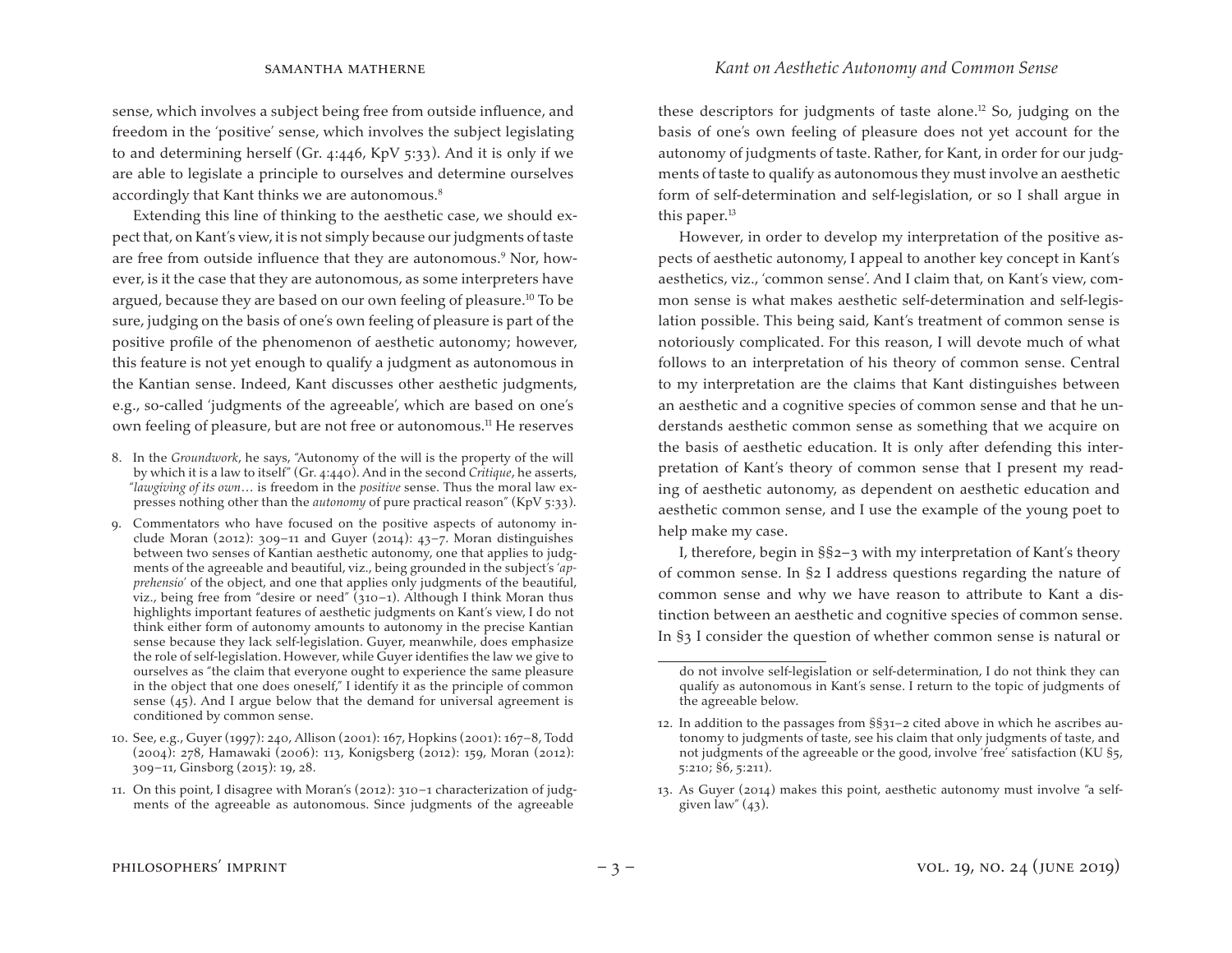acquired, and I claim that Kant endorses the latter position. More specifically, I maintain that, for Kant, aesthetic common sense is something we acquire on the basis of an aesthetic education that is sensitive to the demands of the power of judgment. In §4 I tease out the implications my account of common sense has for understanding Kant's view of aesthetic autonomy, arguing that aesthetic self-determination and self-legislation depend on the acquisition of aesthetic common sense. In this section, I address Kant's case of the young poet and I defend a non-standard interpretation of this example, according to which Kant uses it to demonstrate the need for aesthetic education and practice with examples in order to acquire aesthetic autonomy. I conclude in §5.

### **2. Common Sense: Its Nature and Species**

There are two main parts of the third *Critique* in which Kant discusses common sense: the Fourth Moment of Taste (KU §§18–22) and §40, "On taste as a kind of *sensus communis*." And in both contexts, he underscores the centrality of the notion of common sense to his account of taste. In the Fourth Moment, for example, Kant indicates that his task in the Analytic of the Beautiful has been "to resolve the faculty of taste into its elements and to unite them in the idea of a common sense" (KU §22, 5:240). The 'elements' Kant has in mind are the disinterestedness, universality, purposiveness without purposive, and necessity of judgments of taste, which he has brought out in each Moment of Taste. And his claim here at the end of the Analytic is that construing taste in light of the idea of common sense enables us to see how all these elements fit together. Meanwhile, returning to this thought in §40, Kant chooses to bookend the Deduction (§38) with an analysis of taste as a kind of common sense. In both contexts, then, Kant summarizes his position with the claim that taste is a kind of common sense. Common sense thus serves as a cornerstone of his theory of what taste is and, as such, it plays a pivotal role in his account of what makes judgments of taste possible.

Yet, in spite of the significance of common sense for Kant's overarching theory of taste, his analysis of it is not as straightforward as

one might like. Indeed, as commentators have noted, there are three sets of questions that arise as a result of his treatment of common sense across these sections.

To begin, it is not clear exactly *what* Kant thinks common sense is.14 In the Fourth Moment of Taste, he characterizes common sense as a 'principle' and 'norm' (KU §20, 5:238; §22, 5:239). However, he also describes it as a feeling, more specifically as "the effect of the free play of our cognitive powers" (KU §20, 5:238–9). Meanwhile, in §40 he describes it as a 'faculty' and, indeed, aligns it with the faculty of taste itself (KU 5:295). What then is the nature of common sense on his view: is it a principle, feeling, or faculty?

There are also questions concerning how many *species* of common sense Kant identifies. While some take Kant to discuss only one kind of common sense throughout,<sup>15</sup> others have argued that Kant distinguishes between the aesthetic form of common sense involved in taste and a cognitive form of common sense, which he addresses in §21 of the Fourth Moment.16

Finally, the concluding section of the Fourth Moment poses an additional challenge as Kant raises a question regarding the *status* of common sense:

Whether there is in fact such a common sense, as a *constitutive* principle of the possibility of experience, or whether a yet higher principle of reason only makes it into a *regulative* principle for us first to produce a common sense in ourselves for higher ends, thus whether taste is an *original* and *natural* faculty, or only the idea of one that

14. See Crawford (1974): 128–30, Guyer (1997): 249–50, Allison (2001): 156–7, Dobe (2010): 49.

<sup>15.</sup> See Makkreel (1990): 157–8, 164; Savile (1993): 32–9; and Kemal (1997): 62–8. See also commentators, like Guyer (1997): Ch. 8, Ameriks (2003): 285–93, and Hughes (2007): 169, 177–89 who read §21 as an attempt at a deduction of taste.

<sup>16.</sup> See Savile (1987): 145–7, (1993): 38–9; Fricke (1990) 168–73; and Allison (2001): Ch. 7.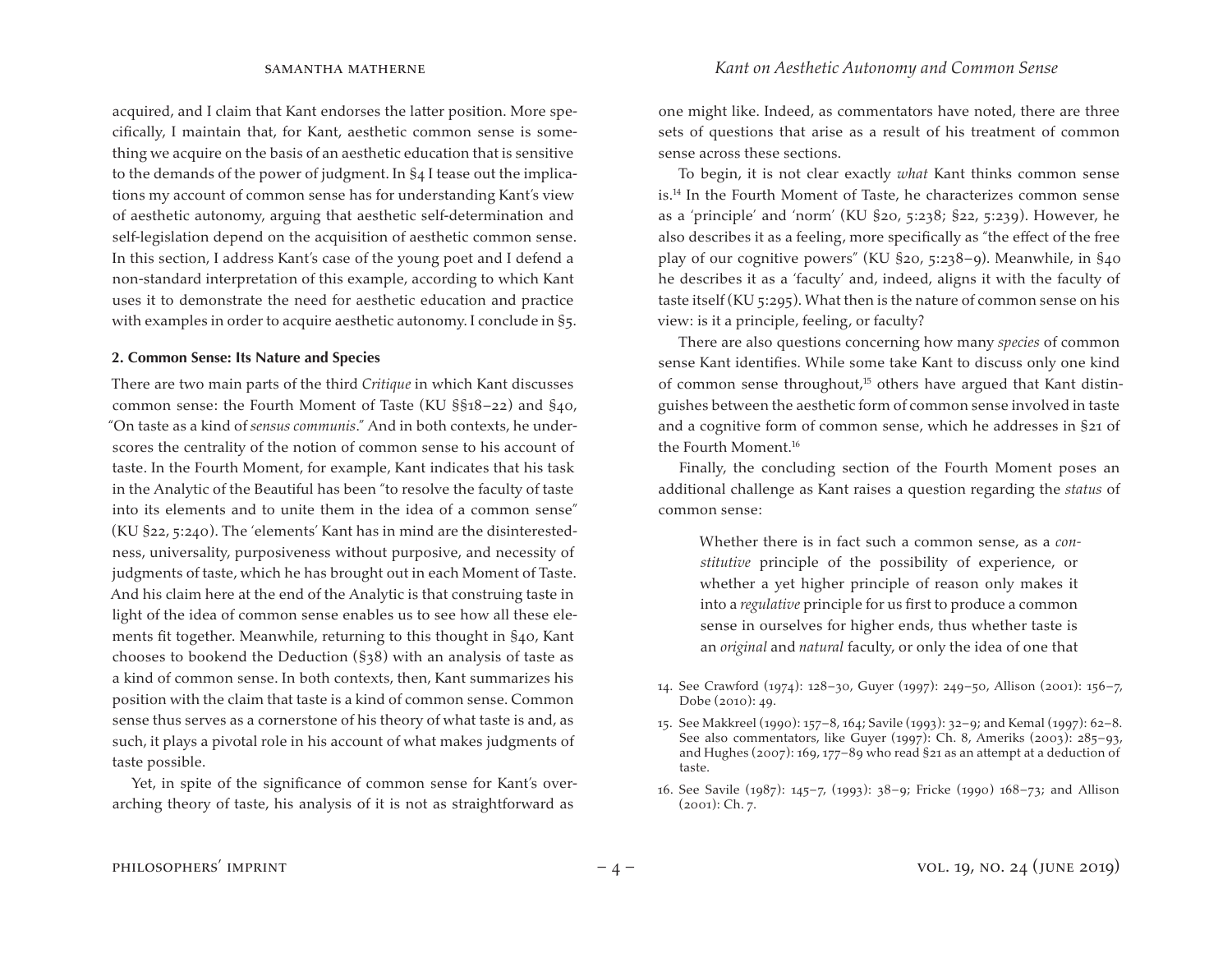is yet to be *acquired* and is *artificial*, so that a judgment of taste, with its expectation of a universal assent, is in fact only a demand of reason to produce such a unanimity in the way of sensing [*Sinnesart*]… this we would not and cannot yet investigate here (KU §22, 5:240, transl. modified, my emph.).

Here Kant raises two possibilities regarding the status of common sense. On the one hand, common sense could be a 'constitutive' principle of experience  $-$  i.e., a necessary condition without which experience would not be possible, in which case it would be an 'original' or 'natural' faculty. On the other hand, common sense could be a 'regulative' principle, i.e., a demand placed on us by reason in light of some 'higher end'. It would then be an 'artificial' and 'acquired' faculty we achieve by pursuing this end.<sup> $\sigma$ </sup> Given that Kant refuses to settle this issue in §22, it has been a matter of debate whether he thinks of common sense as constitutive/natural, regulative/acquired, or both.<sup>18</sup>

In light of these complexities, before I can be in a position to defend my claim that common sense grounds aesthetic autonomy, I need to work through the details of his account of common sense. To this end, in this section I will analyze his discussion of common sense in the Fourth Moment (2.1) and §40 (2.2), arguing that Kant conceives of common sense as a principle, feeling, and faculty, and that he

- 17. See Guyer (1997): 294–373 for a discussion of the different notions of 'regulative' Kant may be operating with here.
- 18. While some commentators, like Rogerson (2008): 105, 107–11, advocate for a constitutive reading, others, like Crawford (1974) and Longuenesse (2006), argue for a regulative one. Guyer (1997): 264–73, 288–91 also explores the possibility of common sense being regulative, but he claims that Kant never clearly comes down one way or the other. Meanwhile other commentators argue that common sense is both regulative and constitutive. Savile (1987), for one, argues that although common sense is a natural 'capacity', it is nevertheless an 'ability' we must acquire through 'training' and 'practice' ((1987): 190–1). Kemal (1997): 62–8, 87–103, 108 maintains that common sense is constitutive of judgment, whereas the idea of the *sensus communis* is regulative. Dobe (2010): 48, 50, 57–8 argues that common sense is constitutive, as the reflecting power of judgment, and regulative, as something we cultivate in accordance with our moral interests.

distinguishes between an aesthetic and cognitive species of common sense. I will then take up the question regarding the status of common sense in §3 and claim that Kant conceives of it as something we acquire in accordance with a regulative demand. With these pieces in place, I will then return to aesthetic autonomy in §4.

#### *2.1. Common Sense in the Fourth Moment of Taste*

In the Fourth Moment of Taste, Kant introduces common sense as part of his discussion of the distinctive type of necessity involved in judgments of the beautiful. There he argues that judgments of the beautiful have 'exemplary' necessity: when one makes a judgment of the beautiful, she holds up her judgment as an example that she thinks others 'should' follow (KU §19, 5:237). And Kant thinks that what puts one in this normative position is that she regards the ground of her judgment as being "common to all" (KU §19, 5:237). That is to say, she takes her judgment to be grounded in the disinterested pleasure that results from free play that anyone in her situation should be able to feel as well.

In §20 Kant identifies common sense as the 'condition' of that exemplary necessity: "The condition of the necessity that is alleged by a judgment of taste is the idea of a common sense [*Gemeinsinnes*]" (KU 5:237). Kant then glosses common sense as "a subjective principle, which determines what pleases or displeases only through feeling and not through concepts, but yet with universal validity" (KU §20, 5:237– 8). So defined, common sense is a principle that demands that our judgments of taste be grounded in a universally communicable feeling of pleasure without concepts. Kant, in turn, specifies the relevant feeling as the "effect of free play" (KU §20, 5:238). Thus, the principle of common sense demands that our judgments of taste be grounded in a feeling, viz., the disinterested pleasure that results from free play. And, on his view, it is only insofar as we take our aesthetic judgments to meet this standard that we are licensed to treat them as examples that others should follow.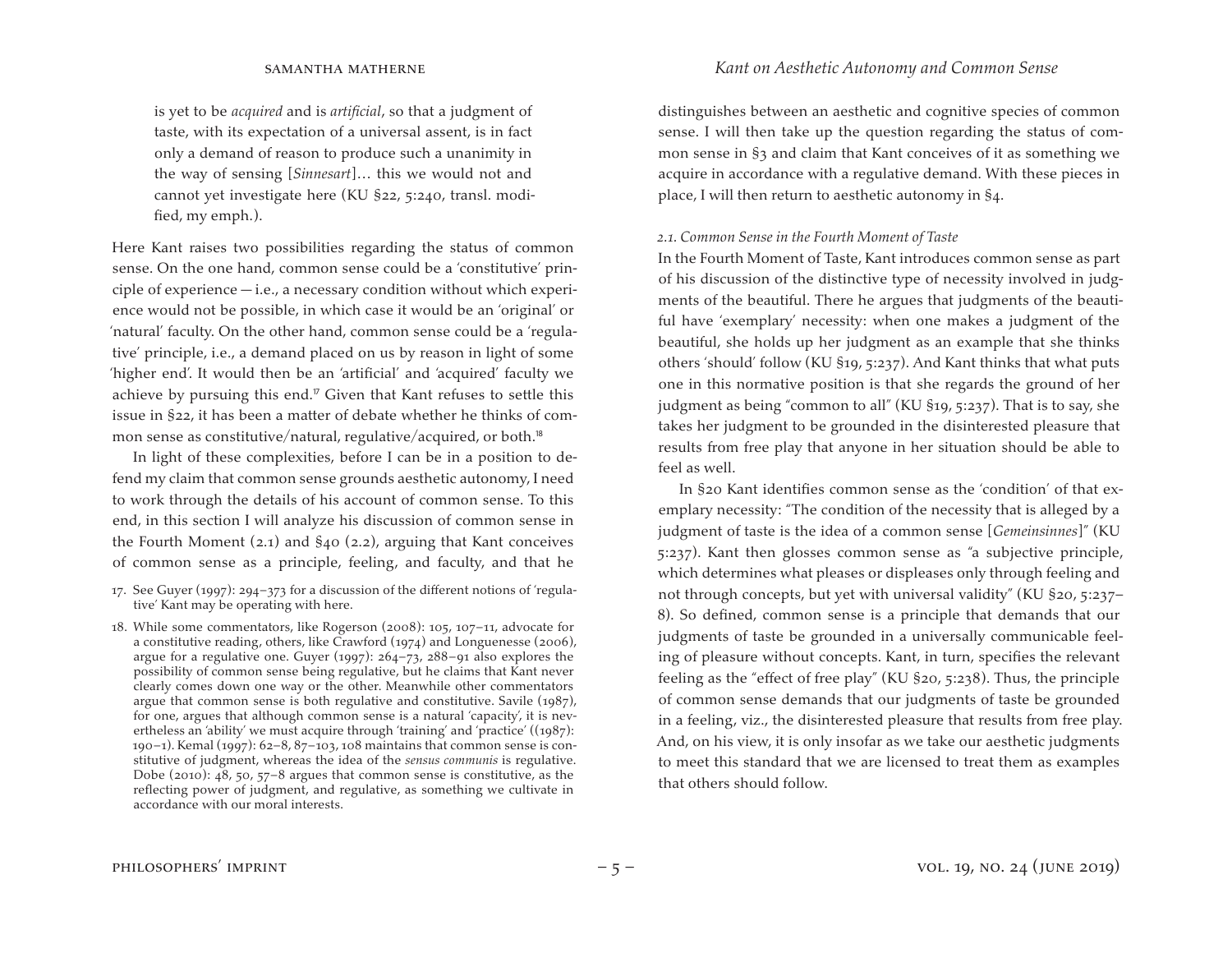Although in §20 Kant identifies common sense as the condition of the necessity of judgments of taste, in §21 he raises the issue of "Whether one has good reason to presuppose a common sense" (KU 5:238). He argues in the affirmative; however, he does so in light of considerations not about judgments of taste, but rather about cognitive judgments. This leaves open the question, mentioned above, as to whether the species of common sense Kant discusses in §21 is identical to the common sense he has just detailed in §20, as the standard of taste.

In order to motivate a commitment to some form of common sense in §21, Kant draws on considerations about the communicability of cognition.19 He opens with the claim that:

Cognitions and judgments must, together with the conviction that accompanies them, be able to be universally communicated, for otherwise they would have no correspondence with the object (KU  $\S$ 21, 5:238).<sup>20</sup>

On Kant's view, then, cognitive judgments are universally communicable: they are capable of being shared by other cognizers. However, according to Kant, our cognitive judgments have a "subjective condition," i.e., there is a "mental state" or "disposition" of our cognitive capacities that gives rise to those judgments (KU §21, 5:238). And he argues that:

[I]f cognitions are to be able to be communicated, then the mental state, i.e., the disposition of the cognitive powers for a cognition in general, and indeed that proportion which is suitable for making cognition out of a representation […] must also be capable of being universally communicated (KU §21, 5:238).

In clarifying the communicability of this disposition, Kant notes that this disposition "has a different proportion depending on the difference of the objects that are given" (KU §21, 5:238–9). And he suggests that there is an 'optimal' proportion, which involves the "animation of both [imagination and understanding] (the one through the other) with respect to cognition (of given objects) in general" (KU §21, 5:238–9). He, in turn, claims that this optimal disposition is one that we can access only through 'feeling': there is no rule that can predict which objects will put us in this state, it is something we sense (KU §21, 5:239). In order for the disposition to be communicable, then, Kant maintains that this feeling that gives us access to it must also be communicable: "since the disposition itself must be capable of being universally communicated, hence also the feeling of it" (KU §21, 5:239). According to Kant, however, "the universal communicability of a feeling presupposes a common sense" (KU §21, 5:239). That is to say, we must have the capacity to sense the universal communicability of a feeling, and that capacity just is common sense. Kant then concludes that common sense can, indeed, "be assumed with good reason" (KU §21, 5:239).

The reason some commentators have argued that the common sense at issue in §21 is the aesthetic kind is because they take the optimal proportion Kant describes to be one that obtains only in free play.<sup>21</sup> There are, indeed, passages in which Kant appears to describe free play in terms similar to those he uses to describe the optimal proportion in §21, e.g., claiming free play involves the "play of both powers of the mind (imagination and understanding), enlivened through mutual agreement" (KU §9, 5:219). And some have suggested that Kant needs to be committed to this position if he is to avoid the 'everything is beautiful' objection.<sup>22</sup> According to this objection, if Kant thinks that this optimal proportion is one that is involved in cognitive judgments

22. For discussion of this objection, see Meerbote (1982): 81-3; Husdon (1991): 87, Guyer (1997): 262–4, 284–8; Allison (2001): 184–9; Rind (2002).

<sup>19.</sup> While I cannot consider all the details of Kant's argument here, see Guyer (1997): 252–64, Allison (2001): 149–55 for a more thorough discussion of §21.

<sup>20.</sup> Kant, here, appears to be channeling his argument from the *Prolegomena* that the universal validity of a cognitive judgment is 'interchangeable' with its objective validity (Prol. 4:298).

<sup>21.</sup> See Guyer (1997): 254, 262–3, 286; Ameriks (2003): 286, 289–91; Kalar (2006): 141–2; Hughes (2007): 181–4; Dobe (2010): 50, 52.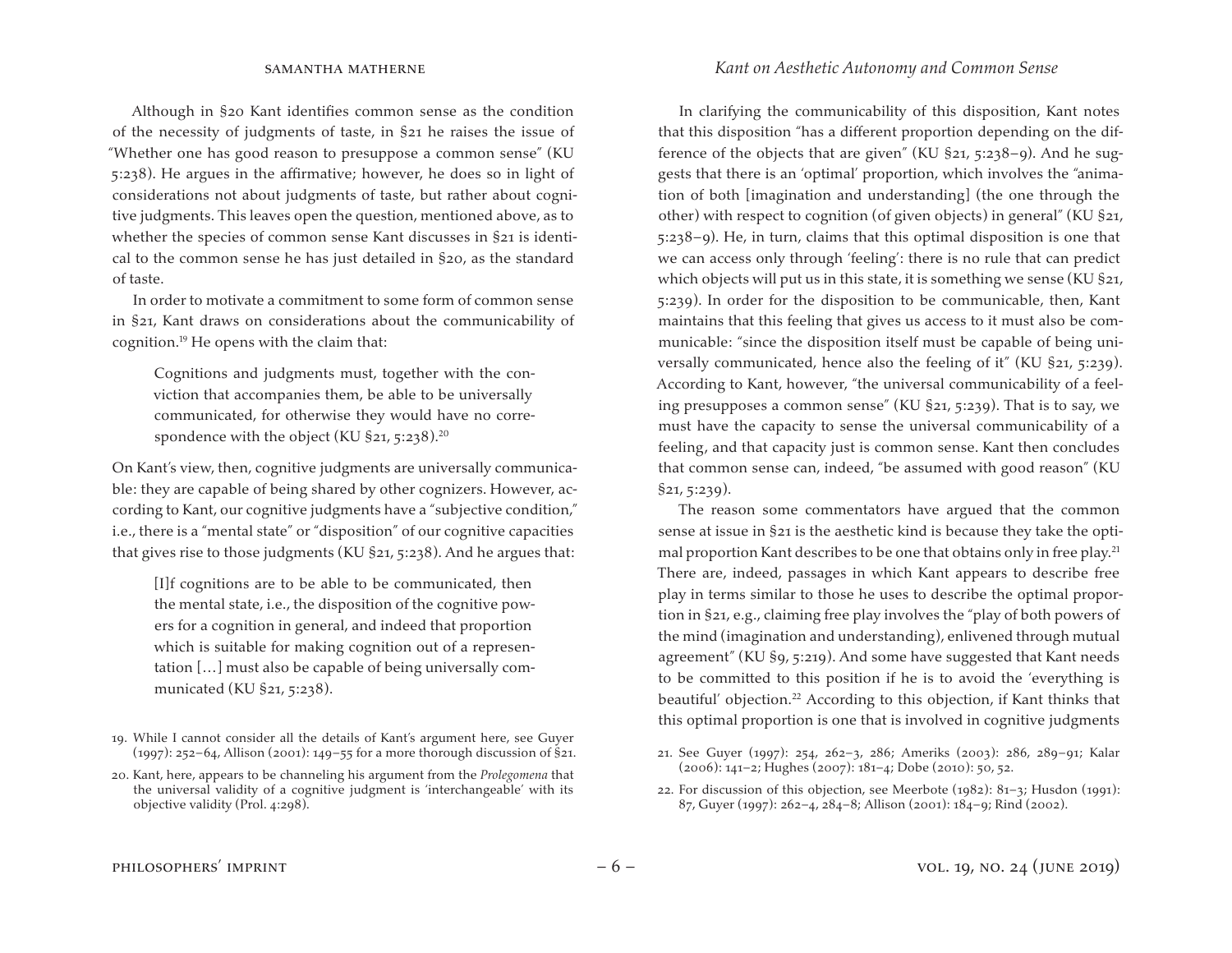and that this proportion is what grounds judgments of the beautiful, then we would have to judge every object we cognize to be beautiful. If, however, this optimal proportion obtains only in the aesthetic case, then only some objects, viz., those that occasion free play, would be judged to be beautiful.<sup>23</sup> On this reading, then, insofar as common sense is what gives us the ability to sense the universal, communicable feeling of this optimal proportion, then it must be an aesthetic form of common sense.

By my lights, the problem with this interpretation is that it does not fully fit the text. Beginning with §21, Kant gives us no indication that he is talking about both cognitive and aesthetic judgments. Rather everything Kant says leading up to the remark about the optimal proportion is about cognition. And after this remark, he asserts:

[C]ommon sense […] must be able to be assumed with good reason […] as the necessary condition of the universal communicability of our cognition, which is assumed in every logic and every principle of cognitions that is not skeptical (KU §21, 5:239).

Furthermore, it seems reasonable to think that cognition can, indeed, involve an optimal proportion, viz., when we encounter objects that bring about a particularly felicitous interaction between our imagination and understanding, as we apply a concept to that object for the sake of cognition. To be sure, this will differ from how those capacities interact without conceptual constraint in free play; nevertheless, this proportion in cognition still seems to be an optimal one.

Moreover, Kant only explicitly returns to the relationship between common sense and judgments of taste in §22. There, he opens with the claim that, "In all judgment by which we declare something to be beautiful […] we […] make our ground […] a common [feeling]" (KU §22, 5:239). And the way he proceeds in this section only makes sense if he distinguishes between the common sense at issue in §§21 and

22. For it is at the end of §22 that Kant poses the question concerning whether the common sense involved in judgments of taste is constitutive of experience or regulative. Given that he has just concluded §21 with the claim that common sense is "the necessary condition of the universal communicability of our cognition," it seems that the common sense under discussion in §21 is, indeed, constitutive of experience (KU 5:239). This being the case, he has no reason to raise the question regarding the status of common sense in §22 unless he is addressing a different, aesthetic form of common sense.

So although in §21 Kant believes he has shown that there is good reason to presuppose a common sense in cognition, a further task remains, viz., showing that there is good reason to presuppose an aesthetic common sense that conditions the exemplary necessity of judgments of taste. Now, Kant thinks he has, at least, taken a step in this direction in §21 because he takes the fact that there is a cognitive species of common sense to motivate the possibility of there being an aesthetic species of it. As I read him, the reason he regards the existence of the former as relevant to possibility of the latter is connected to his larger argument concerning the symmetry between cognitive judgments and judgments of taste, especially with respect to their communicability.

Kant addresses this symmetry earlier in §9, where he argues that that cognitive judgments and judgments of taste are grounded in the same cognitive faculties, viz., imagination and understanding. Of course, he maintains that each kind of judgment deploys these capacities in a different way: cognitive judgments do so under the constraint of concepts, whereas judgments of taste, free from such constraint, involve the free play of these capacities. Nevertheless, Kant claims that given the shared cognitive basis of both cognitive judgments and judgments of taste, certain features that pertain to the former will pertain to the latter as well. Of particular interest to him in §9 is universal communicability. To this end, he argues that, like our cognitive judgments,

<sup>23.</sup> See Guyer (1997): 263, Ameriks (2003): 289–91.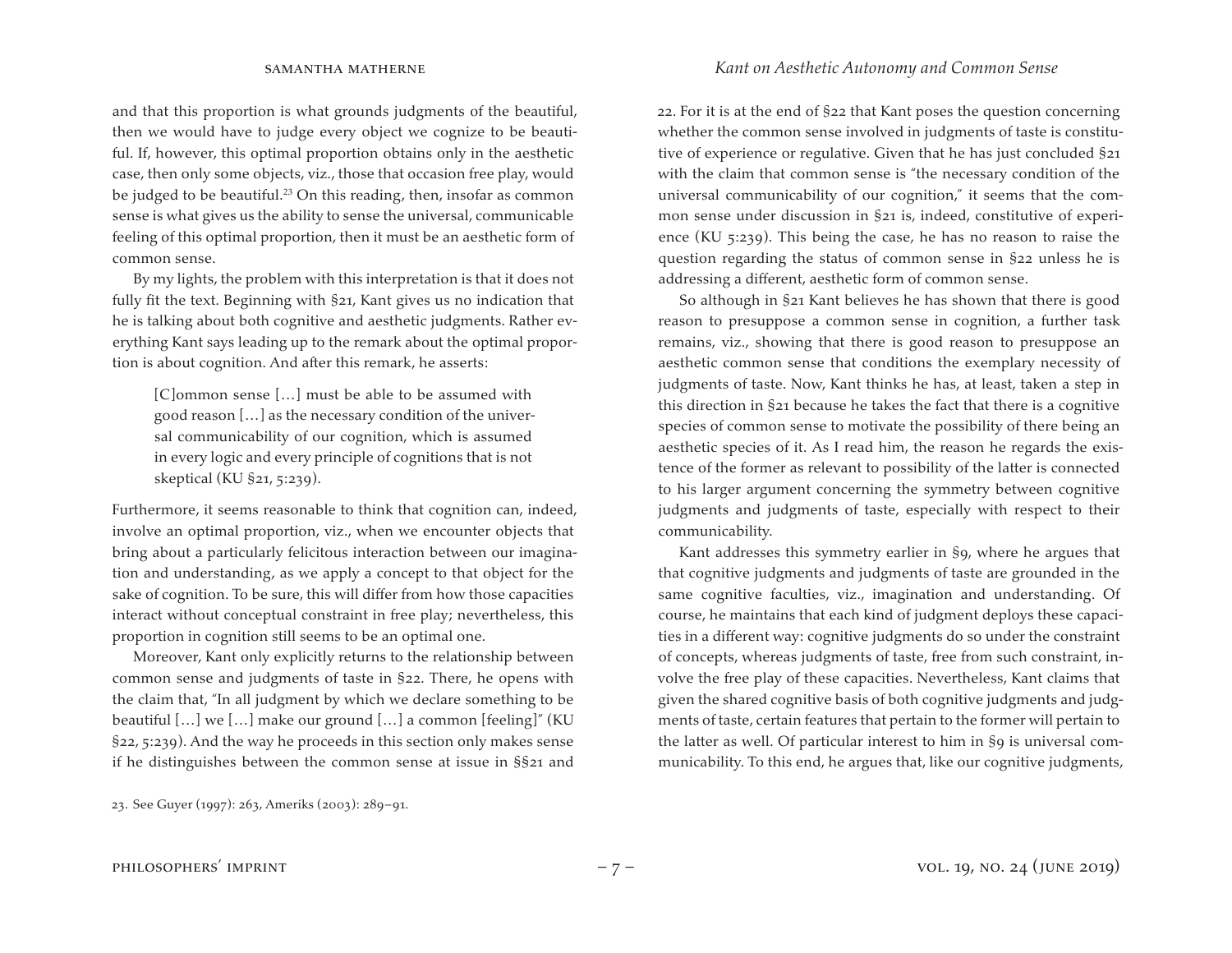our judgments of taste lay claim to being universally communicable because they are grounded in cognitive capacities we all share. $24$ 

He then returns to the notion of communicability in §21, where he fleshes out the details of what the communicability of cognitive judgments amounts to. As we saw above, he claims that this communicability extends not just to the shared judgment, but also to the shared mental state that gives rise to that judgment. And he works his way to the conclusion that cognitive common sense is the ability to sense the universally communicable feeling involved in this shared mental state, when optimally proportioned. In §21 Kant has thus augmented his picture of the universal communicability of cognition from §9 in important ways: he makes clear that this communicability encompasses the shared mental state and feeling of that mental state, when optimally proportioned. And he has argued that there is an ability, cognitive common sense, that enables us to sense this universally communicable feeling.

If we pair the claim from §9 that, like cognitive judgments, judgments of taste are universally communicable together with this fuller analysis of communicability in cognition, then it makes sense why Kant would take the analysis of cognitive common sense to bear on the analysis of aesthetic common sense. On his view, cognitive common sense is a key component of the complete account of the universal communicability of cognitive judgments. And if judgments of taste are similarly universally communicable, then the existence of cognitive common sense gives us reason to suspect that there will be something like an aesthetic common sense that plays the same sort of role. This line of thought does not yet amount to a proof that there, in fact, is an aesthetic common sense; that is the task of the Deduction. However, on my reading, Kant uses the Fourth Moment to pave the way for this proof: he draws on considerations about the existence of cognitive common sense and the parallel between the communicability of

cognitive judgments and judgments of taste, to give us reason to suspect there is, indeed, an aesthetic species of common sense.

#### *2.2. Common Sense in §40*

Kant returns to the topic of common sense again in §40, just two sections after his official Deduction of Taste in §38. This context is significant because the trajectory of his argument across these sections parallels his argument for the cognitive species of common sense in §21. Recall that in §21 Kant moves from the claim that we can experience a universally communicable feeling to the claim that there must a capacity of common sense that makes this possible. On my reading, he pursues a similar strategy in §§38 and 40. Although I cannot go into the details of the Deduction here, in §38 he takes himself to prove that we can feel pleasure in a universally communicable way without relying on concepts because this pleasure is grounded in cognitive capacities we all share in common. Applying his strategy from §21 to this claim, if we can experience the universal communicability of a feeling of pleasure without concepts, then we must have a common sense that makes this possible. I take this to be precisely the reason Kant goes on in §40 to analyze "taste as a form of *sensus communis*": he thinks taste or aesthetic common sense is the capacity we must presuppose if judgments of taste are to be possible (KU 5:293). That is to say, it is in virtue of having common sense that we are able to make aesthetic judgments that involve disinterested pleasure, universality, purposiveness without purpose, and necessity. I accordingly understand his goal in §40 to be clarifying just what the faculty of common sense is, such that it enables us to make judgments of taste.

Kant begins describing the faculty of common sense as follows:

By "*sensus communis*," however, must be understood the idea of a **communal** sense [*gemeinschaftlichen* Sinnes], i.e., a faculty for judging [*Beurtheilungsvermögen*] that in its reflection takes account (*a priori*) of everyone else's way of representing in thought (KU §40, 5:293, Kant's emph.).

<sup>24.</sup> This being said, Kant claims that whereas cognitive judgments lay claim to 'objective' universality, judgments of taste only lay claim to 'subjective' universality (KU §8, 5:215).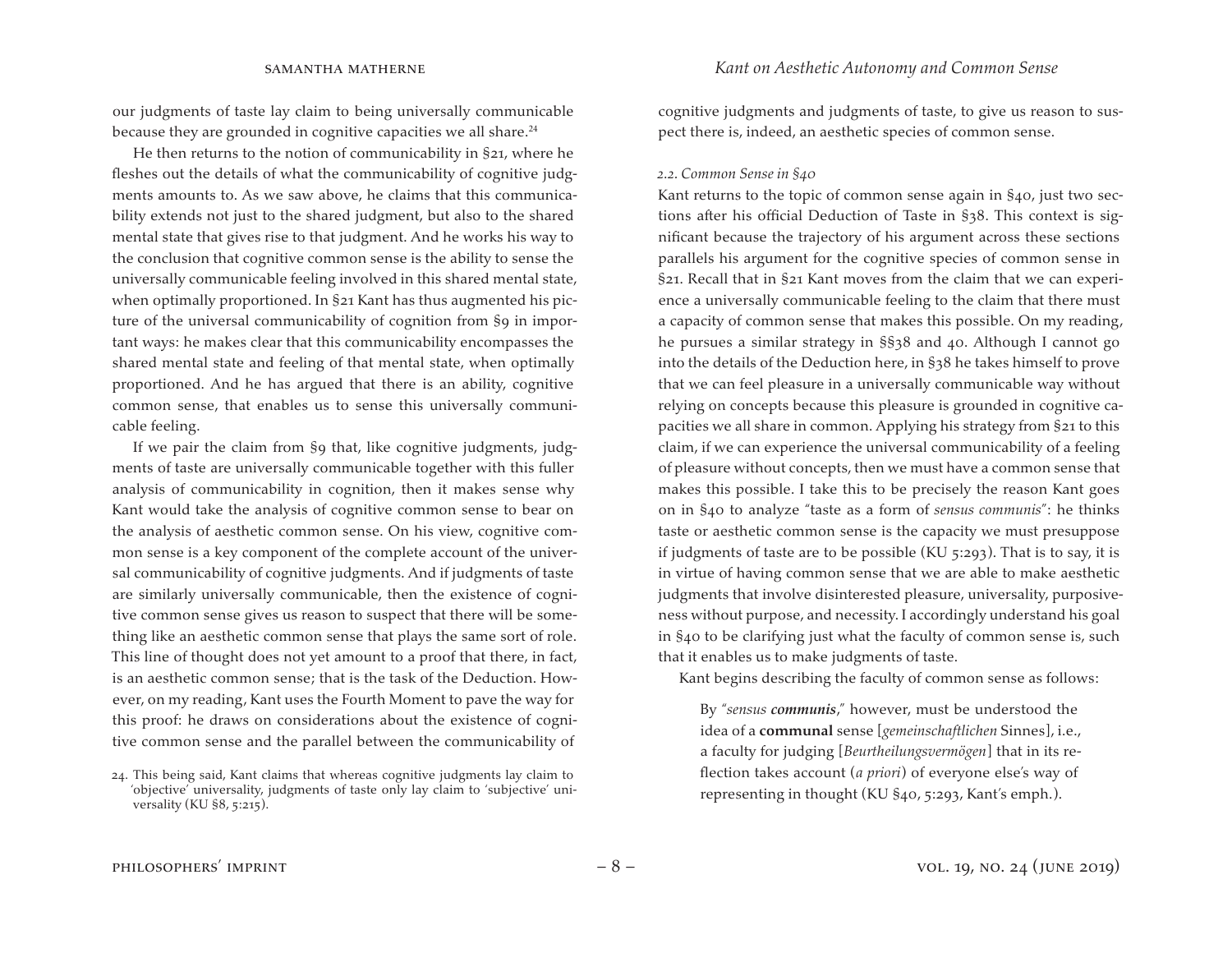Following Alix Cohen's reading of this passage, I think Kant here characterizes common sense as a faculty that enables us to reflect on the grounds of our judgments from a universal point of view.25 So understood, common sense is not just the ability to reflect in general; rather it enables a *specific* kind of reflection, viz., one in which we reflect on whether the grounds of our judgments are universal, i.e., ones that are valid for any other human being, or are private, i.e., ones that are merely subjectively valid.

While this initial description of common sense may make it seem as if it could operate in both cognitive and aesthetic contexts, on my interpretation the faculty of common sense that Kant describes in §40 is a specifically aesthetic one. However, before making my case for this reading of §40, I want to lay out what I take to be involved in the aesthetic form of common sense.

As with any exercise of common sense, aesthetic common sense involves reflecting on the grounds of one's judgments, but Kant describes the grounds of aesthetic judgments in several ways. At the most basic level, he argues that the "determining ground [of an aesthetic judgment] **cannot** be **other than subjective**" (KU §1, 5:203, Kant's emph.). Yet he goes on to highlight two types of subjective grounds. At times, he identifies feeling as the relevant subjective ground, e.g., claiming that, "every judgment from [taste] is aesthetic, i.e., its determining ground is the feeling of the subject" (KU  $\S$ 17, 5:232).<sup>26</sup> However, on his view, not all feelings of pleasure are the same; rather, he claims that there are different types of feelings of pleasure, which themselves are grounded in some further 'condition' or 'state' of the subject. To this

- 25. Cohen (2014) and (2018) emphasizes this point in her analysis of the sort of epistemic normativity and epistemic autonomy Kant thinks is involved in cognitive judgments. Although I am sympathetic to there being some analogue of this common sense that is operative in cognition, I argue below that in §40 Kant is describing a specifically aesthetic faculty of common sense.
- 26. He says, e.g., of judgments of the agreeable, "everyone is content that his judgment, which he grounds on a private feeling… be restricted merely to his own person" (KU §7, 5:212), and of the beautiful, "In all judgments by which we declare something to be beautiful, we… ground our judgment… on our feeling" (KU §22, 5:239).

end, he distinguishes between the pleasure we take in the beautiful from the pleasure we take in, what he calls, the 'agreeable' (see KU §§3, 7). According to Kant, the pleasure that we feel in the agreeable is grounded in some "private condition" of the subject (KU §6, 5:211). As he analyzes it, this private condition pertains to what the subject happens to like given her sensible constitution and is reflected in her personal preferences, interests, and desires. By contrast, he claims that the pleasure we feel in the beautiful is grounded in a universally communicable state of free play; hence his claim that this state of free play is the "ground of" and 'precedes' this pleasure (KU §9, 5:217–8). Insofar as this further condition or state serves to ground our feelings of pleasure, it too seems to be a candidate for the subjective ground of aesthetic judgment.

Ultimately, I take Kant's considered position to be that both types of grounds are relevant to aesthetic judgments. As I read him, an aesthetic judgment is grounded in a feeling, but this feeling is not selfstanding, but rather has a further ground in the condition or state of the subject. In the case of a judgment of the agreeable, the judgment is grounded in a 'private' and 'interested' feeling, i.e., a feeling that is, in turn, grounded in a private condition connected to our personal preferences, interests, and desires (see KU §§3, 22). Meanwhile, a judgment of taste is grounded in a 'common' and 'disinterested' feeling, i.e., a feeling that has its ground in the universally communicable state of free play, which is free from interest (see KU §§2, 22).

With this picture of the grounds of an aesthetic judgment in place, we can now return to the aesthetic form of common sense. Insofar as aesthetic common sense involves reflecting on the grounds of our aesthetic judgments, and the relevant grounds are feeling that themselves are grounded in a condition or state of the subject, I propose we think of aesthetic common sense as a capacity for *hedonic discrimination*. So understood, aesthetic common sense is a capacity that enables us to detect what kind of pleasure we have. This is valuable because, at least on Kant's view, just because we feel pleasure, we do not automatically know what kind of pleasure we are feeling. However, when we aim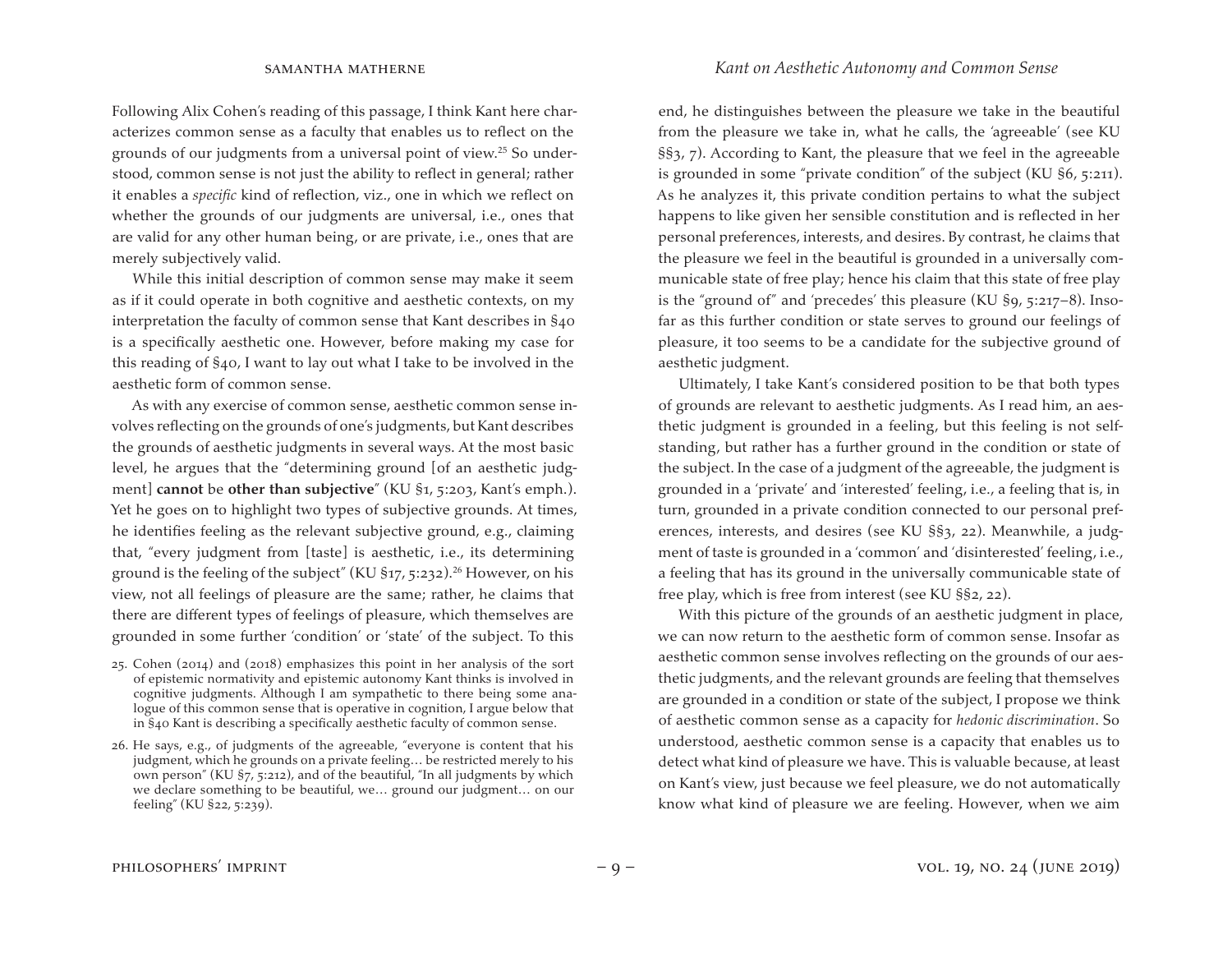to make a judgment of taste, we need to be aware of what kind of pleasure we are feeling, for we are only licensed in judging something to be beautiful if we are feeling pleasure that is of the 'common' and 'disinterested' rather than the 'private' and 'interested' variety. In order to detect what kind of pleasure we have, we need to exercise common sense and reflect on the grounds of that feeling, with an eye to whether it is grounded in private conditions or in the universally communicable state of free play.

On my reading of §40, then, it is aesthetic common sense, defined as this kind of capacity for hedonic discrimination, that is at issue, and not cognitive common sense. I take this to be the case for two reasons.

First, if we take a closer look at his description of the reflective process involved in common sense in §40, we find that this process is one we employ particularly in aesthetic contexts. He characterizes the relevant "operation of reflection" as follows:

[T]his happens by one holding his judgment up not so much to the actual as to the merely possible judgments of others, and putting himself into the position of everyone else, merely by abstracting from the limitations that contingently attach to our own judging [*Beurtheilung*]; which is in turn accomplished by leaving out as far as possible everything in one's representational state that is matter, i.e., sensation, and attending solely to the formal peculiarities of his representation or his representational state (KU §40, 5:294).

In this passage, Kant clarifies the sense in which he thinks the common sense at issue in §40 enables us to reflect on the grounds of our judgments from a universal point of view: it enables us to abstract from the 'material' features of how we represent an object and to focus, instead, on its 'formal' features. Now, for Kant, reflecting on the 'formal' features of how we represent an object is something we do particularly in judgments of taste. As he has just made this point in the Deduction, a judgment of taste is directed toward "the formal rules

of judging [*Beurtheilung*], without any matter (neither sensation nor concept)," and it "take[s] into consideration solely… the **formal condition** of the power of judgment), and is pure, i.e., mixed with neither concepts of the object nor with sensations as determining grounds" (KU §38, 5:289–90, 290n, Kant's emph.). On Kant's view, it is thus a unique feature of judgments of taste that, in them, we abstract from the material features of our representations, i.e., from the sensations or concepts they involve, and focus instead on their formal features. Insofar as the common sense under discussion in §40 attunes us to these formal features, it seems to be aesthetic in orientation.<sup>27</sup>

Indeed, Kant continues by saying:

[P]erhaps this operation of reflection seems much too artificial to be attributed to the faculty that we call the **common** sense; but it only appears thus is we express it in abstract formulas; in itself, nothing is more natural than to abstract from charm [*Reiz*] and emotion [*Rührung*] if one is seeking a judgment that is to serve as a universal rule (KU §40, 5:294, Kant's emph.).

In this passage, Kant emphasizes that the 'material features' that common sense enables us to abstract from are those related to 'charm' and 'emotion'. For Kant, the notions of 'charm' and 'emotion' are aesthetic ones. He introduces them in his earlier discussion of judgments of the agreeable (see KU §3). As I noted above, like judgments of taste, Kant claims that judgments of the agreeable are grounded on the subject's feeling of pleasure; however, unlike judgments of taste, this is an interested and private form of pleasure, which is, in turn, grounded in the private conditions of the subject. Sometimes, he suggests, this pleasure is tied to the sensible qualities that we have a penchant for  $-e.g.,$ the color green or the sound of the violin — and he labels these qualities 'charms' (KU §14, 5:224). Other times, he indicates, this pleasure

 $27.$  I thus take the formal grounds that the common sense at issue in  $\S$ 40 orients us toward to be different from the 'objective' grounds, which Cohen (2014): 320–1 and (2018) claims common sense enables us to reflect on in cognition.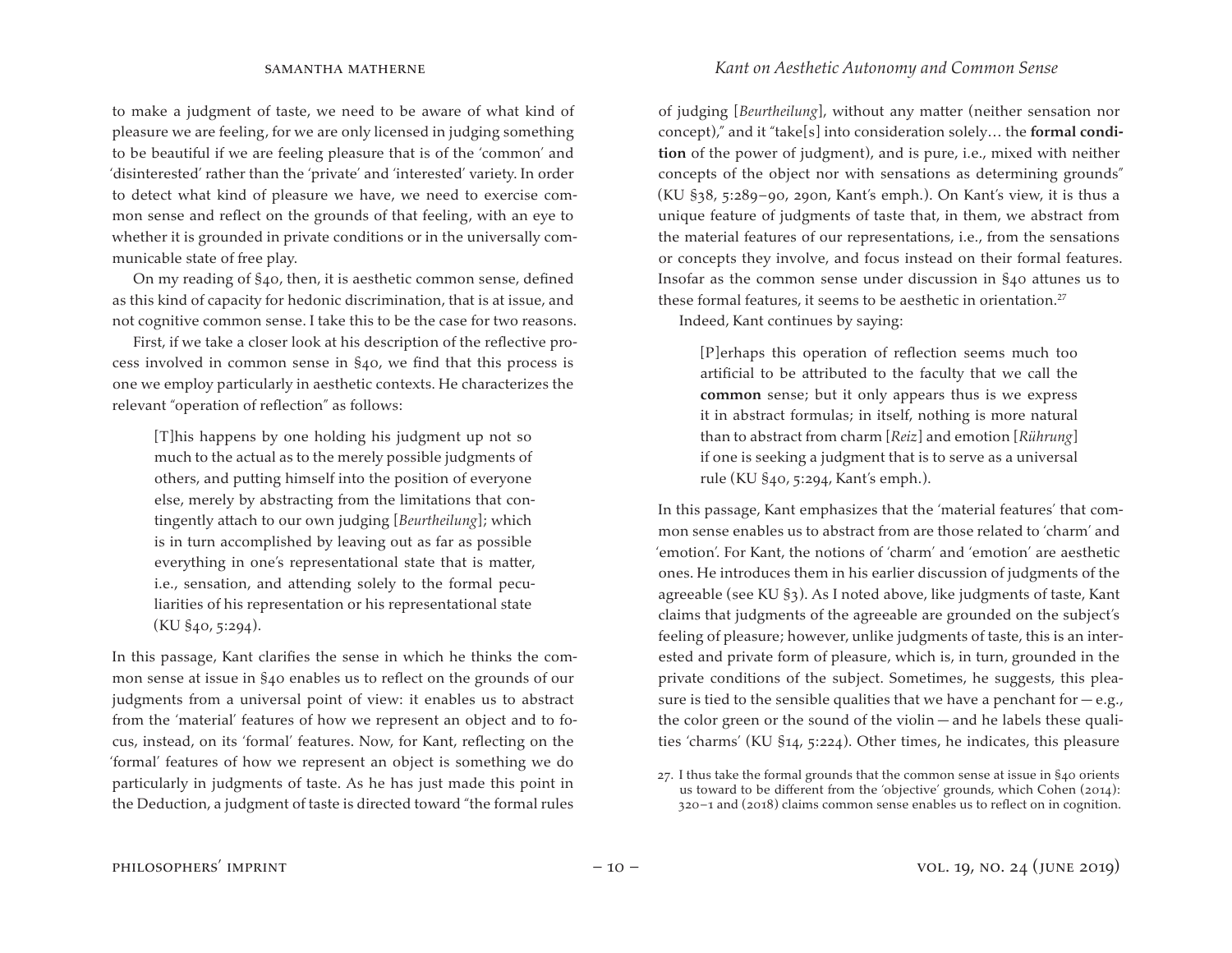is tied to an internal sensation we have of "a momentary inhibition followed by a stronger outpouring of the vital force," and he labels this sensation 'emotion' (KU §14, 5:226). And if we return to the previous passage in light of these considerations, we find that the situation in which we need to abstract from charm and emotion is an aesthetic one, for it is when we aim to make a judgment of taste, which can serve as a 'universal rule', that we need to set aside these private considerations. This being the case, the sort of reflective skills Kant here attributes to common sense, once again, seem to be ones that pertain to an aesthetic faculty.

The second consideration that favors the aesthetic reading of common sense in §40 is connected to the fact that Kant aligns it with the faculty of taste.28 Taste, he claims, "can be called *sensus communis*," or, more specifically, "*sensus communis aestheticus*" (KU §40, 5:295, 295n).29 Elaborating on this idea, he says taste is "the faculty for judging [*Beurtheilungsvermögen*] that which makes our feeling in a given representation **universally communicable** without the mediation of a concept" (KU §40, 5:295, Kant's emph.). On Kant's view, the faculty of taste thus amounts to the faculty of aesthetic common sense because in order to detect what 'makes' our feeling of pleasure universally communicable, we must reflect on that pleasure in order to detect whether it is the common and disinterested sort that is grounded in free play.

Between Kant's characterization of the reflective process involved in the faculty of common sense and his alignment of this faculty with taste, I believe we have reason to read the common sense under discussion in §40 as a specifically aesthetic capacity. The common sense Kant there describes amounts to a capacity for hedonic discrimination that enables us to reflect on the grounds of our aesthetic judgments

in a way that involves setting aside considerations about what pleases us privately and, instead, takes into account what pleases universally. And it is this faculty that he thinks we need if we are to make judgments of taste.

Stepping back, if we take the trajectory of §40 together with the Fourth Moment of Taste, the following picture of common sense begins to emerge. On Kant's view, common sense in general is something that enables us to sense the universal communicability of a feeling. He, in turn, distinguishes between two species of common sense: the cognitive form of common sense he discusses in §21 and the aesthetic form of common sense he discusses in §§20, 22, and 40. Whereas the former involves sensing the universal communicability of a feeling when our cognitive capacities are under conceptual constraint, the latter involves sensing the universal communicability of a feeling of pleasure when that constraint is absent and we are engaged in free play.

Of course, in the third *Critique* Kant's primary interest is in the aesthetic form of common sense, which he identifies with taste. And we have seen that he has reason to describe it as a principle, feeling, and faculty. As a faculty of common sense, it enables us to reflect on the grounds of our aesthetic judgments from a universal point of view. Insofar as the specific grounds of aesthetic judgments are feelings, which themselves have further grounds in a condition or state of the subject, I have argued that aesthetic common sense can be understood as a faculty for hedonic discrimination. Exercising the reflective capacities involved in common sense thus enables us to detect whether the feeling of pleasure we have is grounded in a private condition or in a universally communicable state of free play. And it is only if the latter is the case that we are justified in issuing a judgment of taste. Moreover, the idea of this faculty serves as a principle or norm we hold ourselves to when we make judgments of taste. As a norm, common sense demands that our judgments of taste be grounded in a universally communicable feeling of pleasure grounded in free play. And it is only in virtue of meeting this standard that Kant thinks we can ascribe exemplary necessity to our judgments of taste.

<sup>28.</sup> As noted above, Kant also aligns taste with common sense at the end of the Fourth Moment, where he claims that in the Analytic, his aim was "to resolve the faculty of taste into its elements and to unite them ultimately in the idea of common sense" (KU §22, 5:240).

<sup>29.</sup> I return to the contrast he draws at KU §40, 5:295n between common sense as the *sensus communis aestheticus* and common human understanding as the *sensus communis logicus* below.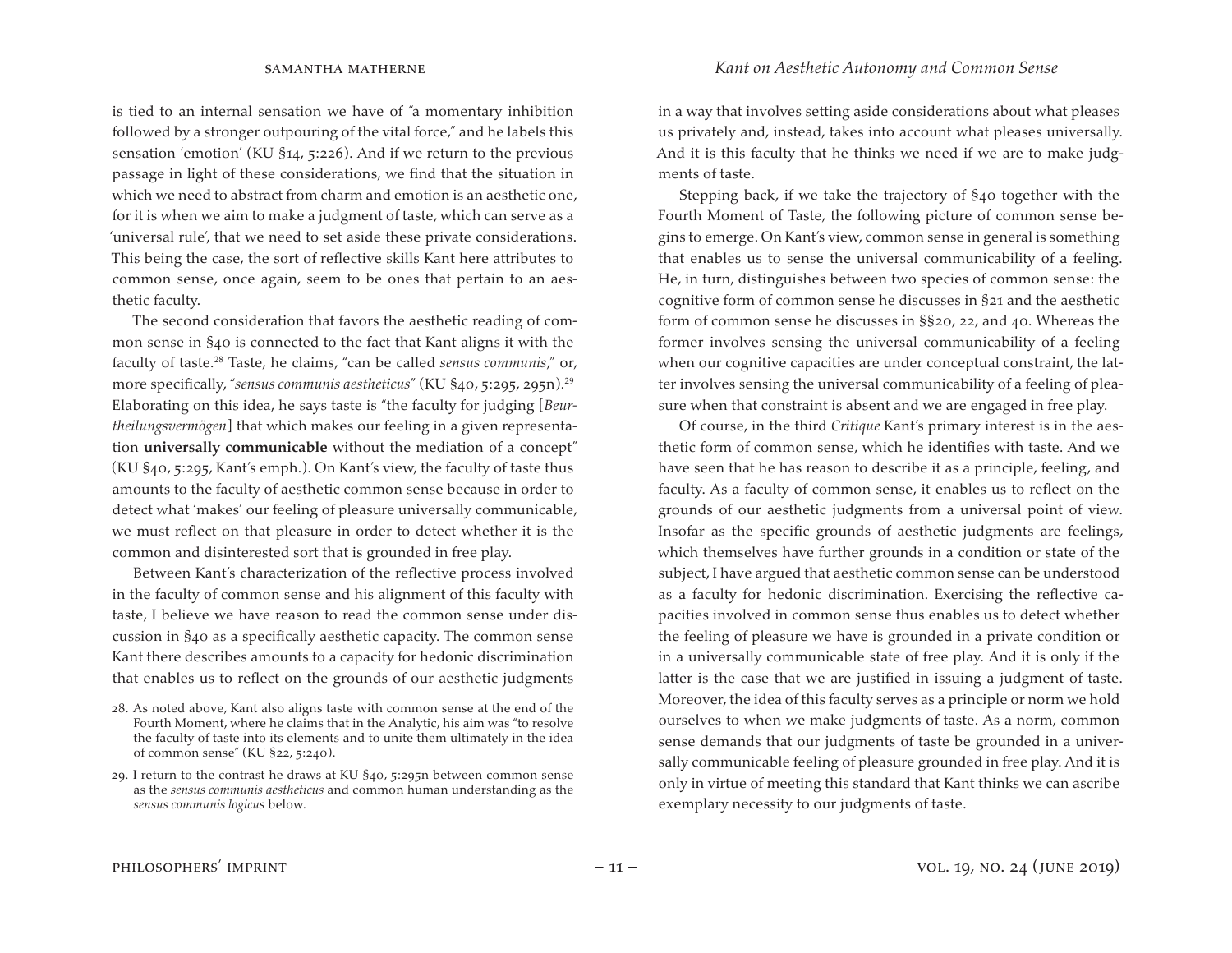There is, however, one further question concerning aesthetic common sense that we need to address, viz., whether it is a natural capacity constitutive of experience or an acquired capacity we develop in response to a regulative demand.

#### **3. Common Sense: Its Acquisition**

Although I shall defend the regulative/acquired reading of common sense, I want to begin by considering the alternative constitutive/natural reading of it. Commentators who have endorsed this reading have pursued two routes. In one vein, interpreters have argued that common sense is constitutive of experience defined in the narrow Kantian sense as 'empirical cognition' (KrV B218, 277). Defenders of this interpretation tend to read the common sense at issue in §21 as aesthetic common sense and they take his remarks there concerning common sense being a "necessary condition of the communicability of cognition" to suggest that aesthetic common sense is constitutive of empirical cognition.30 Since I think the common sense under discussion in §21 is the cognitive rather than aesthetic form of common sense, I do not think this argument proves that aesthetic common sense is constitutive of empirical cognition.

Others have suggested that the common sense under discussion in §22 is constitutive of 'aesthetic experience' or the aesthetic use of the 'reflecting' power of judgment (see KU Intro IV, VII; EE V, VIII).31 However, I do not think that this strategy works either. Instead, I hope to show that, on Kant's view, aesthetic common sense is a faculty that we acquire through aesthetic education, and that this acquisition is sensitive to the regulative demands placed on us by the power of judgment.

In order to motivate this reading, I want to return to §40 and the parallel Kant draws there between aesthetic common sense or '*sensus communis aestheticus*', on the one hand, and, what he calls 'common human understanding' [*gemeine Menschverstand*] or '*sensus communis* 

30. See Kemal (1997): 66–7

31. See Savile (1993): 38 and Dobe (2010): 47, respectively.

*logicus'*, on the other (KU 5:295n). Although common human understanding is 'logical' in its orientation, i.e., it is directed toward cognition and it "judges by concepts," Kant compares it to aesthetic common sense because he thinks they are both concerned with making judgments in a universally communicable way (KU §40, 5:294). And I believe that if we tease out this parallel, then we will find that common sense, like common human understanding, is a capacity that we acquire in response to a regulative demand.

#### *3.1. Acquiring Common Human Understanding*

According to Kant in §40, common human understanding involves a distinctive "way of thinking" [*Denkungsart*] that we rely on in cognition, which is guided by three epistemic maxims  $(KU 5:294).$ <sup>32</sup>

The first maxim is "to think for oneself" and Kant calls this the "maxim of the **unprejudiced** way of thinking" (KU §40, 5:294, Kant's emph.). In prejudiced thinking, Kant claims, we passively allow our thinking to be determined by other people. By contrast, when we adhere to this first maxim, we are "legislative for" ourselves in thought (KU §40, 5:294n). And when this happens, Kant says we achieve 'enlightenment' (KU §40, 5:294).

The second maxim is "To think in the position of everyone else" and Kant calls this the maxim of the "**broad-minded** [*erweiterter*] way" of thinking (KU §40, 5:294, Kant's emph.). According to Kant, the opposite of broad-minded thinking is 'narrow-minded' [*borniert*] thinking, i.e., thinking in which we focus only on our private way of looking

<sup>32.</sup> Although in the third *Critique* and the *Jäsche Logic* (9:57) he emphasizes the cognitive orientation of common human understanding, in the *Anthropology*  he describes it in 'practical' terms as related to the search for 'wisdom' (7:200). See Cohen (2014) and (2018) for a discussion of these maxims as norms that govern our epistemic activities and the implications this has for his account of epistemic autonomy and normativity. See Merritt for a discussion of these maxims and their relation to Kant's account of reflection (2009, 2018: Ch. 2) and his account of moral pedagogy (2011). See O'Neill (1989): 45–8 for a discussion of the connection between these maxims, communication, and the public use of reason. In a related vein, see Deligiorgi (2002): §2 for a discussion of the connection between these maxims, communication, and rational autonomy.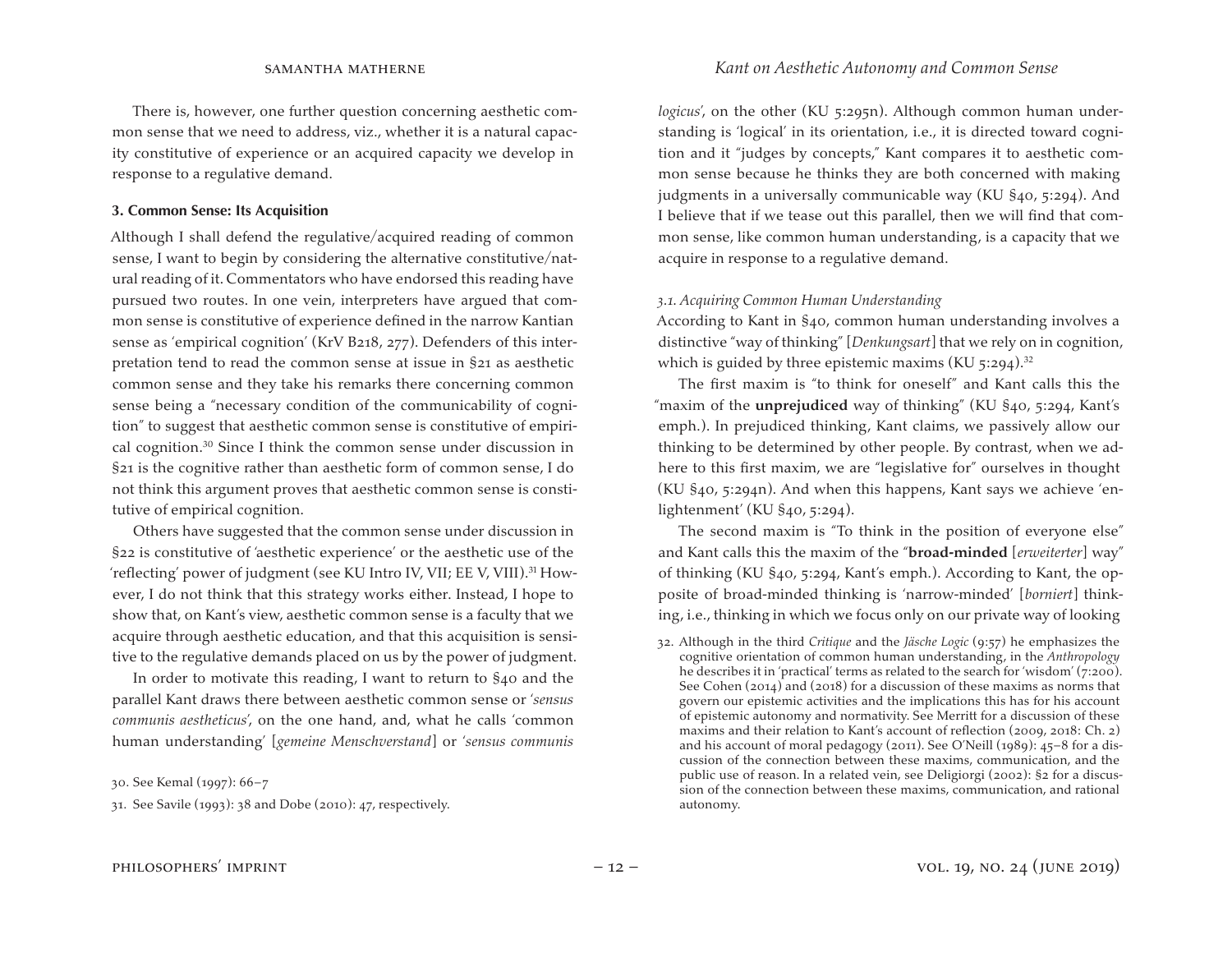at things (KU §40, 5:294). However, if one adheres to the second maxim, Kant says,

he sets himself apart from the subjective private conditions of the judgment, within which so many others are as if bracketed [*eingeklammert*], and reflects on his own judgments from a **universal standpoint** (which he can only determine by putting himself into the standpoint of others) (KU §40, 5:295, Kant's emph.).

By thus setting aside the private conditions of one's own judgment and adopting a universal standpoint instead, Kant claims we are able to achieve a broad-minded way of thinking in cognition.

Kant phrases the third maxim as, "Always to think in accord with oneself" and he claims it is the maxim of the 'consistent' [*konsequenten*] way of thinking (KU §40, 5:294). On his view, this requires the "combination of the first two" maxims: we must not only think on the basis of our own reason, but also in a way that is accountable to others (KU §40, 5:295). Doing so, Kant maintains, enable us to think in a consistent way across our cognitive judgments.

 Now insofar as each of these ways of thinking are, just that, ways of thinking, they are not constitutive of cognitive judgment as such; rather they are ways of thinking that depend on us having adopted the requisite maxim. Indeed, Kant emphasizes this point in his discussion of the second maxim, where he says that "the issue here is not the faculty of cognition, but the **way of thinking** needed to make purposive use of it" (KU §40, 5:295, Kant's emph.). This tells us that broad-minded thinking is not constitutive of the faculty of cognition; it is a way of making purposive use of that faculty. And I believe that this is a point Kant extends to the other maxims as well: they govern a particularly purposive way of thinking, but are not constitutive of cognition as such.

Moreover, Kant indicates that these ways of thinking are ones that we acquire through effort, as we strive to meet the regulative demands placed on us by these maxims. Regarding the first maxim, for example,

Kant says that enlightenment "is a difficult matter that can only be accomplished slowly" (KU §40, 5:294n). Or, as he makes this point in the "What is Enlightenment" essay:

[I]t is difficult for any single individual to extricate himself from the minority that has become almost nature to him [...] hence there are only a few who have succeeded, by their own cultivation of their spirit, in extricating themselves from minority [*Unmündigkeit*] and yet walking confidently (WE 8:36).

Meanwhile, concerning the second maxim, as we saw above, Kant indicates that people tend to engage in a narrow-minded way of thinking: they are 'as if bracketed' within the subjective private conditions of their judgments (KU §40, 5:295). It thus takes effort to set aside our private standpoint and to think in a broad-minded way. Finally, about the third maxim, Kant says:

[T]he **consistent** way of thinking, is the most difficult to achieve, and can only be achieved through the combination of the first two and after frequent observance of them has made them a skill [*zur Fertigkeit gewordenen*] (KU §40, 5:295, transl. modified, Kant's emph.).

Thus, on Kant's view, learning to think in this consistent way depends on developing the skill of adhering to the first two maxims. As with the other two maxims, then, this way of thinking is not something we automatically do; it is something we acquire on the basis of effort.

Ultimately these considerations give us reason to attribute to Kant the view that common human understanding is not constitutive of cognitive judgment, but rather something we acquire through effort, as we try to meet the demands placed on us by these three epistemic maxims. Drawing out the parallel with aesthetic common sense, then, we should expect, on the one hand, that it too is not constitutive of aesthetic experience, but rather represents one way of making aesthetic judgments among others, and, on the other hand, that it is something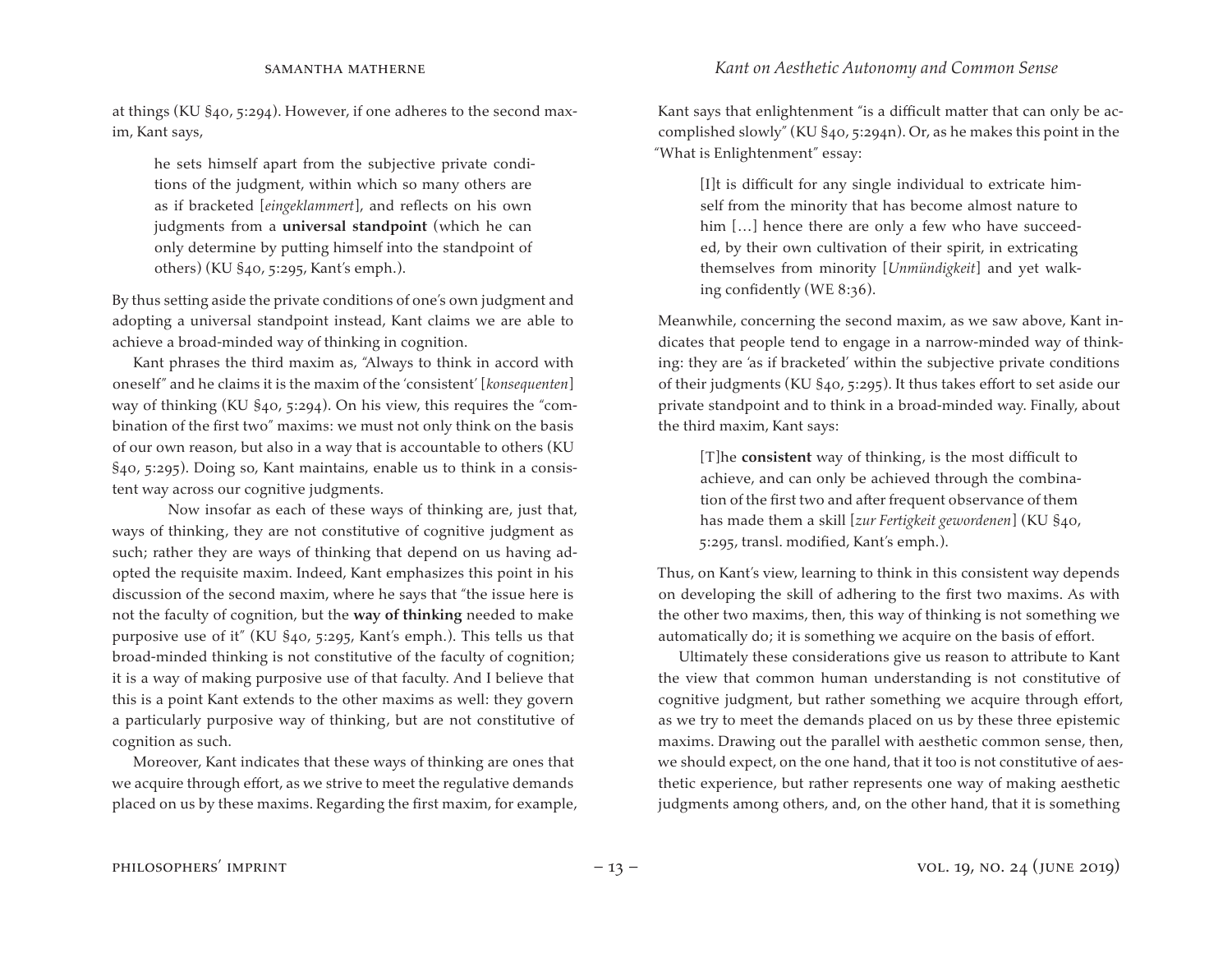we acquire on the basis of effort in response to a normative demand. And as we turn back now to Kant's account of aesthetic common sense, I believe we will find him characterizing it in just these terms.

### *3.2. Acquiring Common Sense*

Let's begin with the question of how ubiquitous a role aesthetic common sense plays in aesthetic experience. If the commentators noted above are right and Kant considers aesthetic common sense to be constitutive of aesthetic experience or the aesthetic use of the reflecting power of judgment, then all aesthetic judgments should be made on its basis. However, this is not what Kant argues. Instead, he draws a distinction between different kinds of aesthetic judgments, and he accords a role to common sense only in judgments of taste.

More specifically, according to Kant, there are two different kinds of taste, which issue in two different kinds of aesthetic judgments. He labels the first kind of taste the "taste of the senses," and he claims it issues in 'private' aesthetic judgments (KU §8, 5:214). Meanwhile he calls the second kind of taste the "taste of reflection," and he says it issues in "generally valid" aesthetic judgments (KU §8, 5:214). Given the reflective nature of the second kind of taste and its orientation toward what is universal, we have reason to identify it with the faculty of taste he describes in §40 and aligns with aesthetic common sense. Kant thus distinguishes between the taste of the sense, on the one hand, and the taste of reflection, i.e., aesthetic common sense, on the other.

Further clarifying the type of aesthetic judgment that issues from each kind of taste, Kant says,

Aesthetic judgments can be divided […] into empirical and pure. The first are those which assert agreeableness or disagreeableness, the second those which assert beauty of an object […;] the former are judgments of sense (material aesthetic judgments), the latter (as formal) are alone proper judgments of taste (KU §14, 5:223).

On Kant's view, then, whereas the taste of the senses issues in judgments of the agreeable, which are privately valid, the taste of reflection issues in proper judgments of taste, which lay claim to universal validity.

These distinctions are significant for our purposes because they reveal that, for Kant, aesthetic common sense is not constitutive of all aesthetic experience or the aesthetic exercise of the power of judgment. Rather aesthetic common sense is something we exercise when we are making proper judgments of taste, not when we are making judgments of the agreeable. Like common human understanding, then, aesthetic common sense represents one way of making aesthetic judgments among others.

Moreover, as with common human understanding, Kant indicates that aesthetic common sense is something we only acquire through effort:

[A]mong all the faculties and talents, taste is precisely the one which, because its judgment is not determinable by means of concepts and precepts, is most in need of the examples of what in the progress of culture has longest enjoyed approval if it is not quickly to fall back into barbarism and sink back into the crudity of its first attempts  $(KU \, \S32, 5:283).$ 

In the Third Moment of Taste, Kant aligns this crudity with the tendency to make aesthetic judgments on the basis of the taste of the senses: "Taste is always still barbaric when it needs the addition of **charms** and **emotions** for satisfaction" (KU §13, 5:223, Kant's emph.). And, there, he indicates that this is the state we find ourselves in when we are 'unpracticed' (KU §14, 5:225). Setting aside the questionable language of barbarism, on Kant's view, then, in order to overcome this unpracticed, crude aesthetic state, we need to exert some effort. However, he thinks that concepts and precepts can be of no use because there simply are no concepts or precepts that tell us what is beautiful. Instead he claims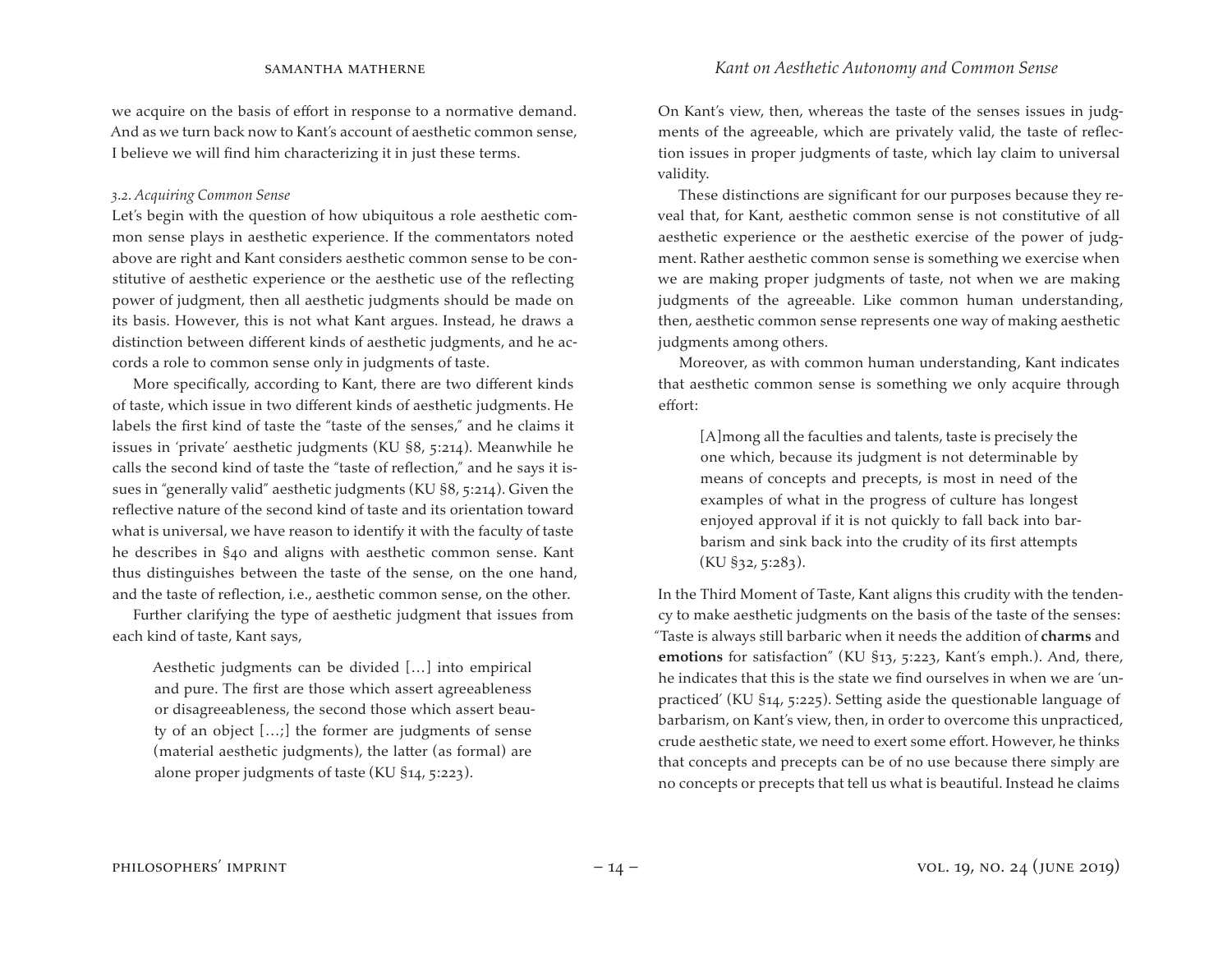we must rely on examples of what has 'longest enjoyed approval' in order to work ourselves out of our crude state.

Kant does not indicate here whether the examples he has in mind are just the classics from art or whether beauties from nature should be included. When he discusses examples elsewhere in the third *Critique*, he leaves it open as to which kind of object is involved.<sup>33</sup> Indeed, Kant himself frequently uses examples from nature (e.g., a rose, a hummingbird)34 and art (e.g., Polykleitos's Doryphorous, Homer's poetry), $35$  which suggests that he thinks examples of both sorts can serve us. I thus take Kant's position to be that it is practice with examples of, allegedly, classical beauties in nature and art that we need to overcome the crudity of the taste of the senses.

But what does Kant think we stand to gain through this sort of aesthetic education? To be sure, it is not his view that the goal of this education is to learn to 'imitate' the judgment of these examples made by others (see KU §32, 5:282; §17, 232). Rather, as I read the above passage, he believes that practice with these examples is something that can help us overcome our crude aesthetic tendencies because they put us in a position to gain the sort of reflective skills involved in the taste of reflection. That is to say, they help us develop the ability to reflect on the grounds of our aesthetic judgments from a universal, rather than a merely private, point of view. Examples can do this because when we treat them *as examples*, we treat them as stand-ins for what, at least allegedly, pleases not in a purely private fashion, but universally. When we engage with them from this perspective, these examples draw us

- 33. In his discussion of examples in §17, he describes them "certain objects" that there is 'unanimity' about, i.e., objects that people, empirically, agree are beautiful (KU 5:232). Meanwhile in §34 he says that the critic is to "lay out in examples the reciprocal subjective purposiveness, about which it has been shown above that its form in a given representation is the beauty of its object" (KU 5: 286). Given that there is empirical unanimity about objects from both nature and art and that both sorts of objects can be subjectively purposive, he seems to allow there to be both natural and artistic examples of what has long been admired.
- 34. See KU §8, 5:215; §16, 5:229.
- 35. See KU §17, 5:235; §47, 5:309.

out of ourselves and encourage us to reflect on aesthetic matters from a universal standpoint. They invite us to set aside considerations about what we happen to like and to reflect on whether the pleasure we feel is the sort that anyone in our situation should feel as well.

Of course, there can be cases in which, even though we are exposed to examples, we remain wedded to our private point of view. For example, Kant says that, "Very stingy people usually have no taste; because they order everything according to their private purposes, they will never choose according to what pleases others" (*Menschenkunde* Anthropology Lectures 25:1096, my transl.).<sup>36</sup> There can also be cases in which we ultimately disagree with the prevailing opinion regarding the beauty of the object, as is the case with the beauty denier mentioned in the introduction (see KU §33, 5:284). Nevertheless, on Kant's view, practice with these examples at least provides us with the opportunity to develop the reflective skills of common sense.

Ultimately, I take this line of thinking to reveal something important about Kant's view of aesthetic education. To be sure, as many commentators have noted, he thinks that the cultivation of taste can contribute to our moral and cultural ends.<sup>37</sup> However, on my interpretation, in addition to these further benefits, Kant considers aesthetic education to be a requirement for the very *acquisition* of taste itself: we need this education to develop the capacity to make judgments of taste at all.38 So although aesthetic education is something we can

- 36. "*Sehr geitzige Leute haben gewöhnlich keinen Geschmack; denn weil sie alles auf ihre Privatabsicht einrichten, so werden sie nie nach Anderer Wohlgefallen wählen*."
- 37. For a discussion of Kant's view of how aesthetic education contributes to morality see Munzel (1995), Louden (2000): Ch. 4, Allison (2001): Chs. 10–1, Baxley (2005), Guyer (2005): Ch. 9), and to culture vis-à-vis enlightenment, see Watkins (2014).
- 38. Insofar as I emphasize the role aesthetic education plays in acquiring taste, my view is similar to Watkins's (2011) view. However, he draws a distinction between 'general' education needed to make 'authentic' though still 'crude' judgments of taste, and 'special' aesthetic education needed to make 'correct' judgments on the basis of 'training' and 'experience' (331). Since, on my reading, Kant does not regard crude aesthetic judgments as judgments of taste, I do not think he is committed to this distinction. Rather I take Kant's view to be that there is a single form of aesthetic education that guides us toward the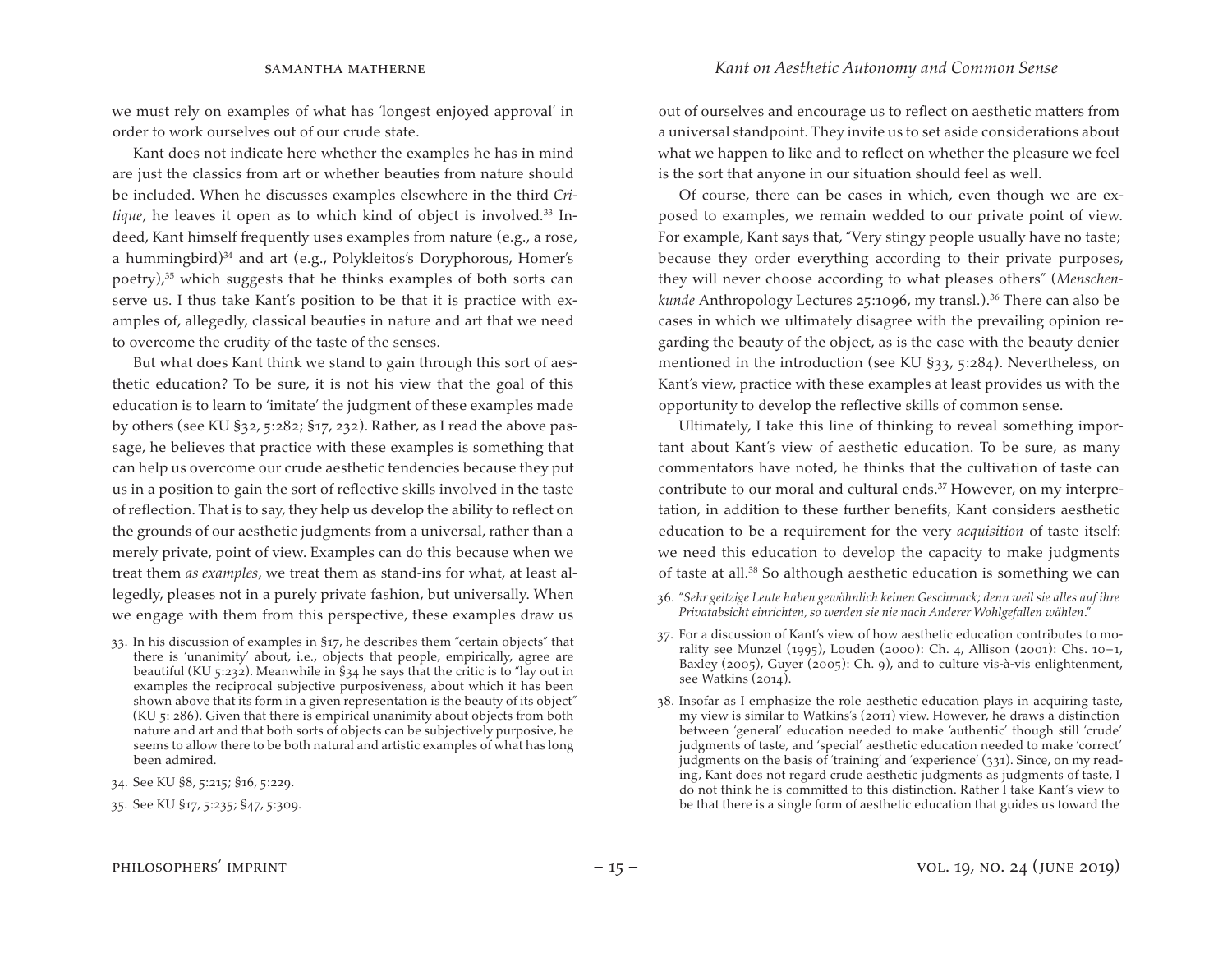engage in for moral and cultural purposes after we have acquired taste, it is also something Kant thinks we need in order to develop taste in the first place.

Taking this altogether, I have argued that, for Kant, aesthetic common sense is not constitutive of the aesthetic power of judgment; rather it represents one way of making aesthetic judgments among others. Moreover, I pointed out that, according to Kant, we do not make aesthetic judgments in this way  $-i.e.,$  on the basis of common sense  $-i$ n our unpracticed state. Without practice, we make crude judgments of the agreeable on the basis of the taste of the senses. It is thus only through practice and aesthetic education that we acquire the faculty of common sense and the reflective skills needed to make proper judgments of taste.

#### *3.3. The Demand to Acquire Common Sense*

There is, however, one final issue regarding the acquisition of common sense that we need to consider: what is the 'higher end' or 'principle' that demands we acquire it?

Some commentators have identified this end with what Kant calls the 'interest' in the beautiful. Kant introduces this notion of interest in §40, where he says:

If one could assume that the mere universal communicability of his feeling must in itself already involve an interest for us (which, however, one is not justified in inferring from the constitution of a merely reflective power of judgment), then one would be able to explain how it is that the feeling in the judgment of taste is expected of everyone as if it were a duty (KU  $5:296$ ).<sup>39</sup>

In §§41 and 42 Kant then articulates two different kinds of interest that can attach to a judgment of taste: the 'empirical' interest we have in beauty as social creatures, and the 'intellectual' interest we have in it as moral agents. And it has been suggested that these interests are what Kant thinks motivate us to acquire common sense.<sup>40</sup>

However, I think there are reasons to resist identifying the interest in the beautiful with the end that demands we acquire aesthetic common sense: the former interest and latter end are oriented towards different things and arrive on the scene at different stages in the development of taste. According to Kant, the interest in beauty follows "*after* [the judgment of taste] has been given" and involves some "*further*  **pleasure in** [the object's] existence (as that in which all interest consists)" (KU §41, 5:296, my emph.). It is thus only after we have judged an object to be beautiful that we develop an empirical or intellectual interest in it. By contrast, the end that motivates us to acquire common sense is what *first* puts us in position to make judgments of taste. And this end targets not the judgment of a beautiful object, but rather the aesthetic power of judgment itself.

Instead of the interest in the beautiful being what motivates us to acquire aesthetic common sense, I believe that Kant conceives of the relevant end as the one that belongs to the power of judgment. To see this, let's return to §40. As we saw earlier, Kant's second maxim of broad-minded thinking is 'To think in the position of everyone else' and he labels this the "maxim […] of the power of judgment" (KU §40, 5:295). Given the connection between this maxim and the power of judgment as such, it stands to reason that this maxim should extend to all uses of the power of judgment, its aesthetic use included. So just as this end demands that we develop a broad-minded way of thinking in cognitive judgments, it also demands we develop a broad-minded 'way of sensing' [*Sinnesart*] in aesthetic judgments (KU §22, 5:240).

acquisition of taste, the aim of which is to teach us to make proper judgments of taste, rather than crude aesthetic judgments.

<sup>39.</sup> See Crawford (1974), Savile (1987): Ch. 6, Longuenesse (2006): 217–9.

<sup>40.</sup> Among those who endorse the regulative reading of common sense, Longuenesse (2006): 217–9 argues that both interests play a role. Crawford (1974) and Dobe (2010): 57–8 emphasize the intellectual interest. Savile (1987): Ch. 6 explores the possibility of either the empirical or intellectual interest serving as our motivation to acquire common sense; however, he argues that both alternatives are unsatisfactory because they cannot account for taste as an ability to take pleasure in 'particular' objects (169). He then locates the relevant interest in the one we have in aesthetic ideas (168–73).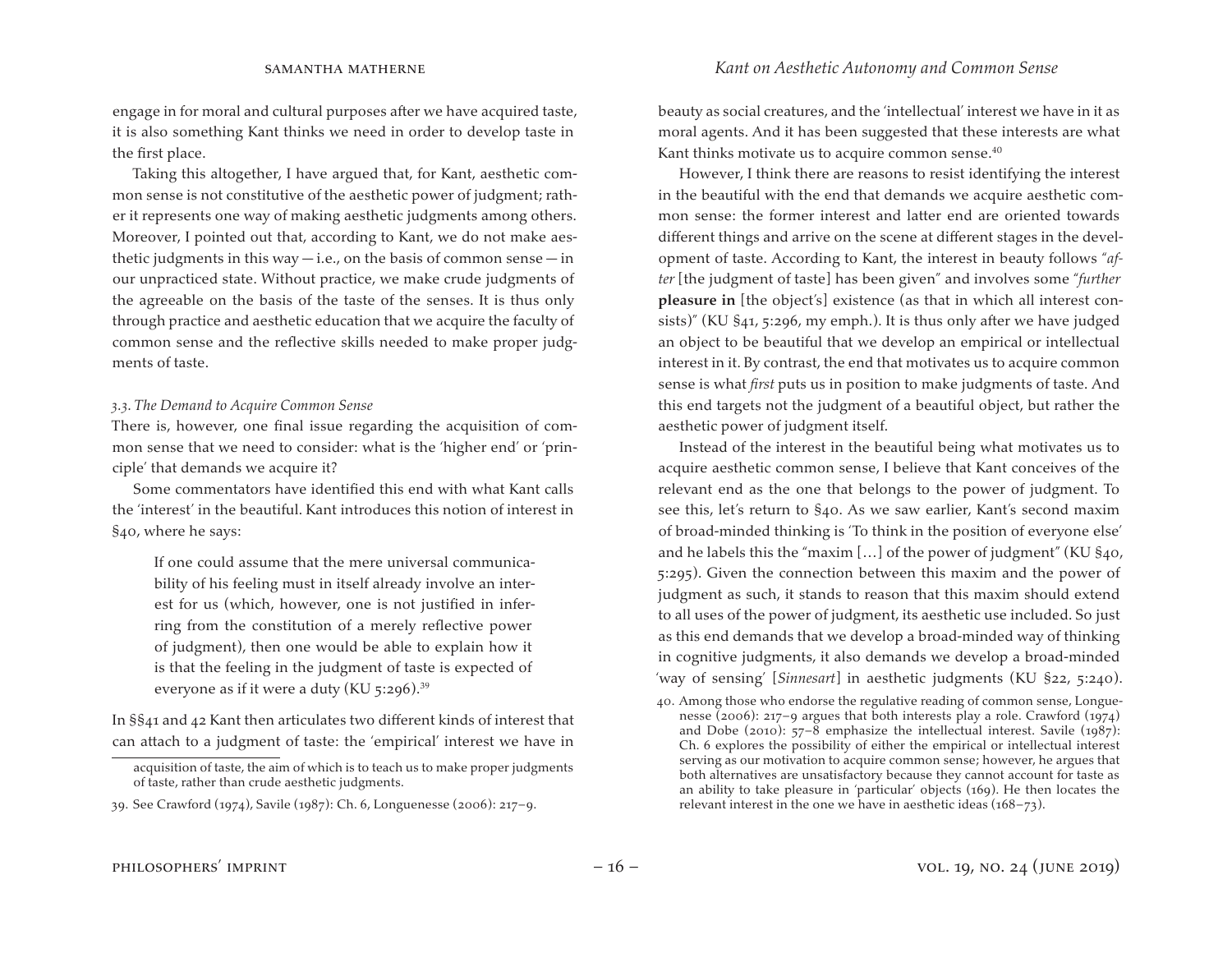Since this broad-minded way of sensing is nothing other than the faculty of aesthetic common sense, the end of the power of judgment is what issues in the demand that we acquire aesthetic common sense.

With this last piece of the regulative reading of aesthetic common sense in place, we can now step back and consider Kant's account of common sense as a whole. In §2 I argued that Kant distinguishes between a cognitive and aesthetic species of common sense and that the latter can be characterized as a principle, a feeling, and a faculty. Meanwhile, in this section I have concentrated on Kant's account of the faculty of aesthetic common sense, or taste, and how we acquire it. On the interpretation I defended, the faculty of aesthetic common sense enables us to reflect on the grounds of our aesthetic judgments from a universal point of view. Then teasing out the parallel between common human understanding and common sense, I claimed that, for Kant, the faculty of aesthetic common sense is not constitutive of the aesthetic power of judgment; rather it is something we acquire through aesthetic education and in response to the demands of the power of judgment.

#### **4. Common Sense and Aesthetic Autonomy**

Having defended my interpretation of common sense, I can now finally return to the topic of aesthetic autonomy. Recall that in the Introduction, I noted that recent treatments of Kant's account of aesthetic autonomy have tended to neglect the question of why judgments of taste count as autonomous in the Kantian sense. As I urged earlier, it is neither enough for the judgment of taste to be free from outside influence, nor for it to be grounded in the subject's own feeling of pleasure in order to qualify as autonomous. Rather, in order for a judgment of taste to be autonomous, it must involve some kind of aesthetic self-determination and self-legislation. I am now in a position to make good on my earlier proposal, viz., that this aesthetic self-determination rests on common sense. More specifically, I aim to show that the idea of common sense is the principle that we legislate to ourselves in judgments of taste, and that the faculty of common sense is what gives us

the ability to legislate this principle to ourselves. After presenting this general interpretation of aesthetic autonomy  $(4.1)$ , I will then argue that the young poet example supports this interpretation  $(4.2)$ .

### *4.1. Common Sense as the Key to Aesthetic Autonomy*

Let's return to Kant's analysis of common sense in the Fourth Moment of Taste. There, we saw Kant claim that the idea of common sense is the 'principle' or 'norm' that grounds the exemplary necessity of judgments of taste. And I suggested that, for Kant, the principle or norm of common sense demands that our judgments of taste be grounded in the universally communicable form of disinterested pleasure that results from free play. As I see it, on Kant's view, this principle is just what we legislate to ourselves: it is the standard we hold ourselves accountable to when we make a judgment of taste. And it is only in virtue of meeting this standard that we take ourselves to be in a position to treat our judgment as an example that others should follow.

However, as I read Kant's view, in order to be able to legislate this principle to ourselves, we need to have acquired the faculty of aesthetic common sense. I take this to be the case because in order to legislate this principle to ourselves, we must be able to regard our aesthetic judgments as subject to universal standards. Yet if we lack aesthetic common sense, we cannot view our aesthetic judgments in this way; we are, instead, locked in a narrow-minded way of considering aesthetic matters. But if we have common sense, then we are sensitive to the fact that not all feelings are private and that some are, at least potentially, universally communicable. And if we are feeling pleasure in relation to a particular object, common sense enables us to reflect on that feeling with an eye to discriminating whether it is of the universally communicable sort grounded in free play or merely something private. It is in this reflective process that we demand of ourselves that our judgments meet the standard set out by the principle of common sense: we should allow ourselves to make a judgment of taste only if we regard our pleasure as the 'common', 'disinterested' pleasure that is grounded in free play. Thus, on Kant's view, the self-legislation of the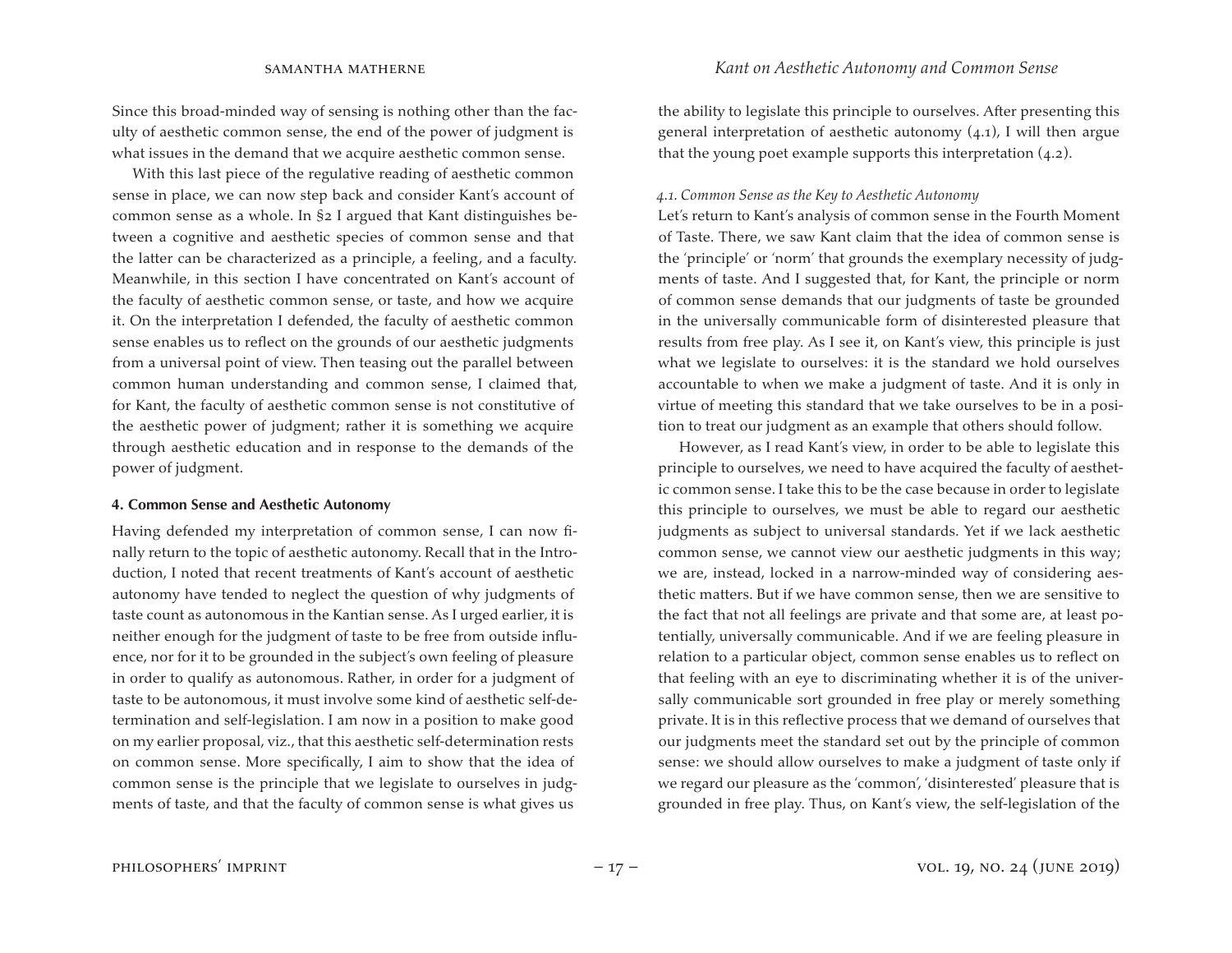principle of common sense depends on us having acquired the faculty of aesthetic common sense.

Now given that the faculty of aesthetic common sense is something that we must acquire, this means that, for Kant, aesthetic autonomy is likewise something we acquire. So understood, aesthetic autonomy is something that depends on aesthetic education and the sort of practice with examples that I discussed above. It is this practice that teaches us how to reflect on the grounds of our judgments from a universal point of view, and it is only if we have acquired this skill that we can legislate the principle of common sense to ourselves. On my reading of Kant's view, then, aesthetic autonomy is not something guaranteed; it is something we achieve through the acquisition of common sense.

### *4.2. The Autonomy of the Young Poet*

One potential objection to my interpretation of Kant's view of aesthetic autonomy is that it seems to conflict with the example of the young poet from above. According to the prevailing reading of this example, the young poet demonstrates autonomy from the outset. Insofar as he "does not let himself be dissuaded from his conviction that his poem is beautiful by the judgment of the public nor that of his friends," he appears to be making an autonomous aesthetic judgment (KU  $\S$ 32, 5:282).<sup>41</sup> Given that the poet makes this judgment in his immature state, it would then seem that practice is not required for aesthetic autonomy.

41. For example, in his discussion of aesthetic autonomy, Guyer (1997) says that in making his initial judgment, the young poet "is not being particularly egocentric or demonstrating any adolescent stubbornness. He is merely complying with the requirement of taste that he base his judgment on his own feelings of pleasure or displeasure" (240). In a similar vein, Allison (2001) says, "This example is interesting because it apparently uses an instance of *bad* (or mistaken) taste to illustrate the principle of the autonomy of taste" (167). Meanwhile, although Savile (1987) argues that in his unpracticed state the young poet has not yet "acquired […] taste proper," the poet nevertheless makes a "perfectly respectable judgment of taste about his own work" (152–3).

Though the young poet example can be read in this way, I think it is better read as affirming the education-dependent account of aesthetic autonomy I have attributed to Kant. On this non-standard reading, rather than the poet exemplifying aesthetic autonomy in his young and unpracticed state, it is only once he acquires common sense through practice that he learns how to make an autonomous aesthetic judgment. And I believe that this reading is the one that is best supported not only by Kant's treatment of the young poet in §32, but also by his discussion of this example in the *Anthropology*.

Beginning with the latter point, although in the third *Critique* it might seem as if Kant is praising the young poet in his unpracticed state, in the *Anthropology* Kant presents the same example not as an example of aesthetic autonomy, but rather as an example of aesthetic egoism:

The aesthetic egoist is satisfied with his own taste, even if others find his verses, paintings, music, and similar things ever so bad, and criticize or even laugh at them. He deprives himself of progress toward that which is better when he isolates himself with his own judgment; he applauds himself and seeks the touchstone of artistic beauty only in himself (Anthro 7:129–30).42

Kant goes on to suggest that the only way to overcome egoism is through "*pluralism*, that is, the way of thinking [*Denkungsart*] in which one is not concerned with oneself as the whole world, but rather regards and conducts oneself as a mere citizen of the world" (Anthro. 7:13). If we read the young poet example in this light, then in his initial state the young poet is an aesthetic egoist who has not yet learned how make aesthetic judgments in a broad-minded way.

<sup>42.</sup> Here, Kant also discusses the 'logical' egoist who "considers it unnecessary to test his judgment also by the understanding of others; as if he had no need at all for this touchstone" and the 'moral' egoist who "limits all ends to himself" and "sees no use in anything except that which is useful to himself" (Anthro 7:128–30).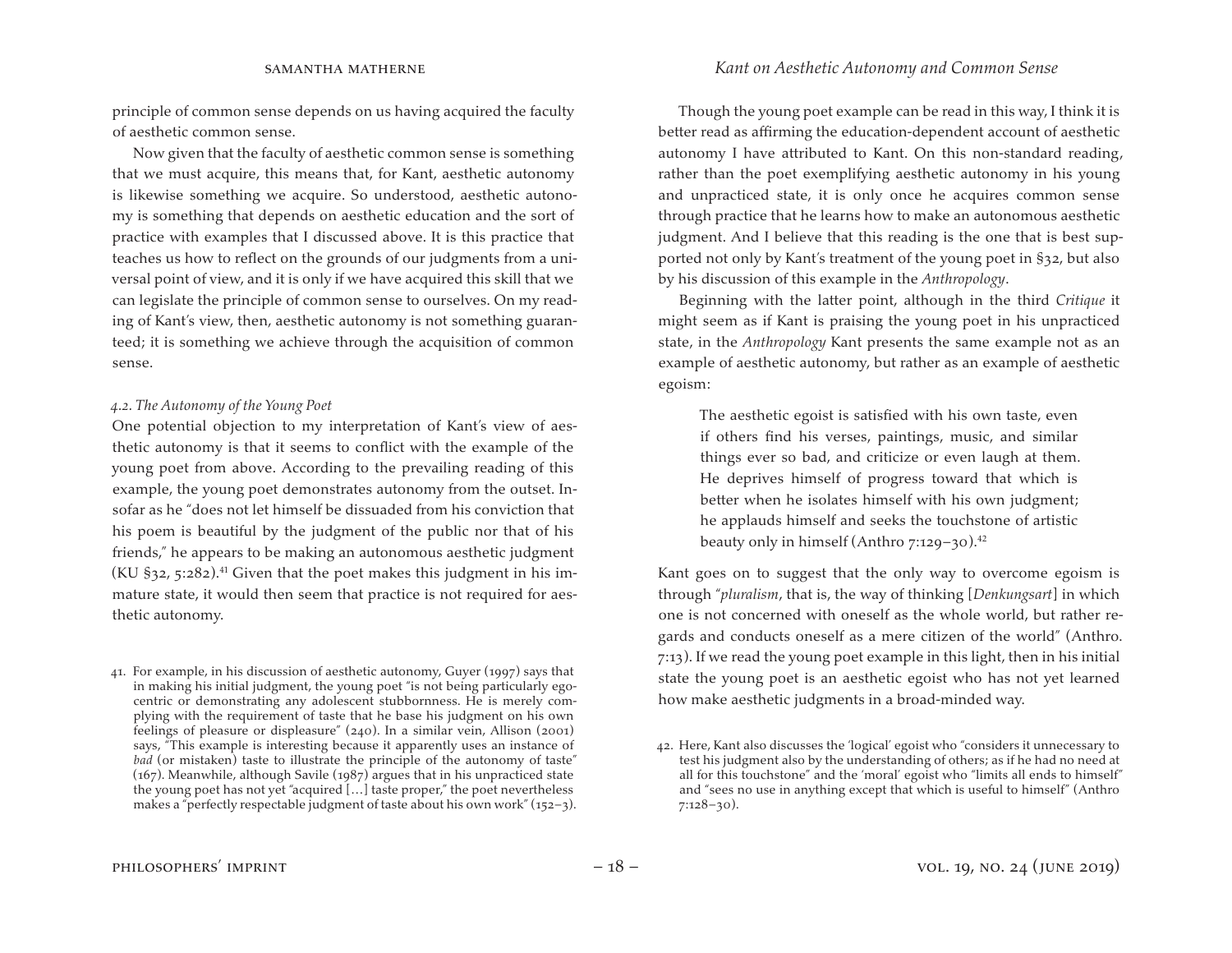However, it is not just Kant's discussion of this example in the *Anthropology* that should give us pause over the young poet's initial behavior. For Kant continues the young poet example in the third *Critique* as follows:

Only later, when his power of judgment has been made more acute by practice, does he depart from his previous judgments of his own free will, just as he does with those of his judgments that rest entirely on reason. Taste makes claim merely to autonomy. To make the judgments of others into the determining ground of one's own would be heteronomy (KU §32, 5:282).

There are several things worth noting about this passage. The only time Kant mentions 'free will' in the young poet example is in relation to him in this more practiced state. Moreover, it is only the poet's judgments in this mature state that Kant compares to judgments of reason, the latter being the kind of judgment he usually associates with autonomy. And Kant issues his claim about the autonomy of taste only after he discusses the poet's maturation. On my reading of aesthetic autonomy, however, this makes sense: the poet only becomes aesthetically autonomous once he has engaged in the practice needed to acquire aesthetic common sense and so becomes capable of making proper judgments of taste.

Indeed, I take this to be why Kant bookends the young poet example with the claim discussed above, that

taste is […] most in need of the examples of what in the progress of culture has longest enjoyed approval if it is not quickly to fall back into barbarism and sink back into the crudity of its first attempts (KU  $\S$ 32, 5:283).

When the young poet is in his unpracticed state, he illustrates just the sort of crudity of one's first attempts at making aesthetic judgments that Kant highlights here. So too when the poet is in his practiced state, he illustrates just the sort of remedy to this crudity that Kant

prescribes: he overcomes the crudity of his initial way of making aesthetic judgments by means of practice.

In contrast with standard interpretations of the young poet, then, on my reading, the poet's initial judgment that his poetry is beautiful is not aesthetically autonomous. Although this judgment masquerades as a judgment of the beautiful, it is, in fact, a judgment of the agreeable that he forms on the basis of the taste of the senses. The poet only becomes aesthetically autonomous when he has gained the practice needed to overcome his aesthetic egoism. For it is through this aesthetic education that he learns to set aside what interests him privately and to reflect on the grounds of his aesthetic judgments from the more universal perspective of aesthetic common sense. Once he has acquired the faculty of aesthetic common sense in this way, he is then able to legislate the principle of common sense to himself, i.e., to demand of himself that his aesthetic judgments be grounded in the disinterested pleasure that results from free play. When he then considers his initial judgment that his poem is beautiful from this more mature state, he is able to part ways with it of his own free will, as he recognizes it falls short of the standard he set for himself. Thus, on my reading, rather than undermining the claim that Kantian aesthetic autonomy requires practice and the acquisition of common sense, the young poet confirms it.

#### **5. Conclusion**

In this paper I have offered a reading of Kant's theory of aesthetic autonomy, which takes seriously the idea that this counts as a form of Kantian autonomy. In this spirit, I argued that, for Kant, aesthetic autonomy does not just involve negative freedom, i.e., making an aesthetic judgment free from outside influence; it requires the positive freedom of self-determination and self-legislation. In order to make sense of his account of this aesthetic self-determination and self-legislation, I drew on Kant's account of common sense. After clarifying his position on the nature, species, and status of common sense, I claimed that, on his view, in an autonomous aesthetic judgment, we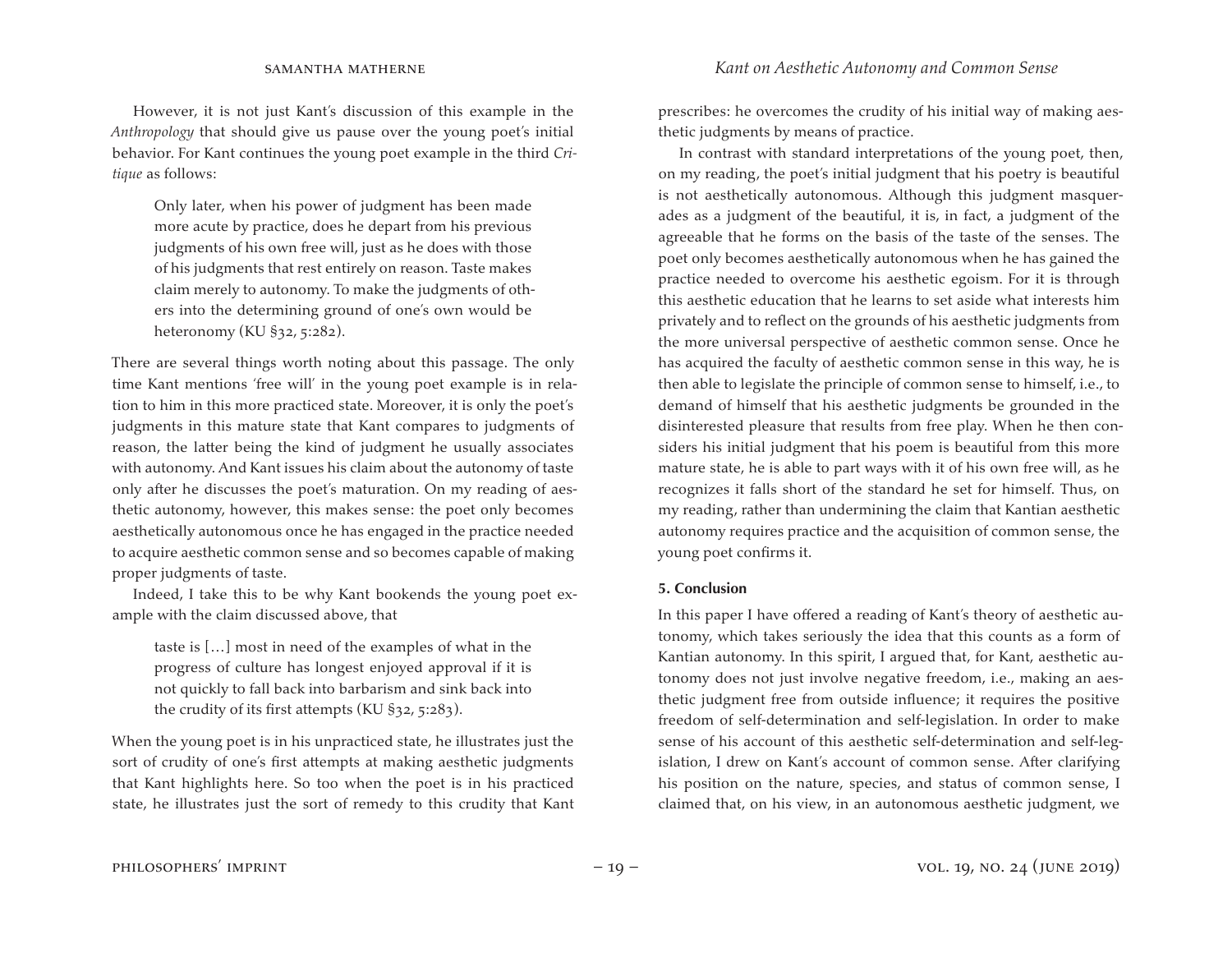legislate the principle of common sense to ourselves. Moreover, I suggested that he takes our ability to legislate this principle to ourselves to depend on us first having acquired the faculty of aesthetic common sense through an aesthetic education that is sensitive to the demands of the power of judgment. And I maintained that the young poet example supports this reading of aesthetic autonomy. Far from Kantian aesthetic autonomy then being a matter of simply making an aesthetic judgment on the basis of one's own response, free from outside persuasion, I hope to have shown it is a freedom we earn, through effort and education.<sup>43</sup>

## **Bibliography**

- Allison, Henry (2001). *Kant's Theory of Taste*. Cambridge: Cambridge University Press.
- Ameriks, Karl (2003). *Interpreting Kant's Critiques*. Oxford: Oxford University Press.
- Baxley, Anne Margaret (2005). "The Practical Significance of Taste in Kant's *Critique of Judgment*: Love of Natural Beauty as a Mark of Moral Character." *The Journal of Aesthetics and Art Criticism* 63(1): 33–45.
- Cohen, Alix (2014). "Kant on the Ethics of Belief." *Proceedings of the Aristotelian Society* 114(3): 317–34.
- (2018). "Kant on Science and Normativity." *Studies in History and Philosophy of Science* 71: 6–12.
- 43. I would like to express special gratitude to Alix Cohen for illuminating conversations about Kantian autonomy, aesthetic and otherwise, beginning in and continuing since the Pacific APA in Seattle in 2017. I would also like to thank Lucy Allais, Emily Brady, Wiebke Deimling, Mary Domski, Andrea Esser, Keren Gorodeisky, Paul Guyer, Erica Holberg, Andrew Huddleston, Octavian Ion, Brent Kalar, Thomas Land, Melissa Merritt, C. Thi Nguyen, Lara Ostaric, Anne Pollok, Konstantin Pollok, Nick Riggle, James Shelley, Samuel Stoner, David Suarez, Joseph Tinguely, Emine Hande Tuna, Reed Winegar, and an anonymous referee for valuable feedback on various versions of this paper. I am additionally thankful for the helpful comments and questions from audiences in 2017 at the University of New Mexico, Pacific APA in Seattle, Art Rules Conference in Utah, U.K. Kant Society in St. Andrews, and ASA in New Orleans.
- Crawford, Donald (1974). *Kant's Aesthetic Theory*. Madison: University of Wisconsin Press.
- Deligiorgi, Katerina (2002). "Universalisability, Publicity, and Communication: Kant's Conception of Reason." *European Journal of Philosophy*  $10(2)$ :  $143-59$ .
- Dobe, Jennifer (2010). "Kant's Common Sense and the Strategy for a Deduction." *The Journal of Aesthetics and Art Criticism*. 68(1): 47–60.
- Fricke, Christel (1990). *Kants Theorie des reinen Geschmacksurteils*. Berlin: de Gruyter.
- Ginsborg, Hannah (2015). *The Normativity of Nature*. Oxford: Oxford University Press.
- (forthcoming). "Kant's 'Young Poet' and the Subjectivity of Aesthetic Judgment." In *Proceedings of the 12th International Kant Congress: Nature and Freedom*, eds. Violetta L. Waibel and Margit Ruffing. Berlin: Walter de Gruyter.
- Gorodeisky, Keren. (2010). "A New Look at Kant's View of Aesthetic Testimony." *British Journal of Aesthetics* 50(1): 53–70.
- Gorodeisky, Keren and Marcus, Eric. (2018). "Aesthetic Rationality." *The Journal of Philosophy* 115(3): 113–40.
- Guyer, Paul (1997). *Kant and the Claims of Taste*. Cambridge: Cambridge University Press.
- (2014). "Kant's Legacy for German Idealism: Versions of Autonomy." In *The Palgrave Handbook of German Idealism*, ed. Matthew Altman. New York: Palgrave Macmillan: 34–60.
- Hamawaki, Arata.(2006). "Kant on Beauty and the Normative Force of Feeling." *Philosophical Topics* 34 (1/2): 107–44.
- Hopkins, Robert (2000). "Beauty and Testimony." *Royal Institute of Philosophy Supplement* 47: 209–36.
- (2001). "Kant, Quasi-Realism, and the Autonomy of Aesthetic Judgement." *European Journal of Philosophy* 9(2): 166–89.
- (2011). "How to Be a Pessimist About Aesthetic Testimony." *Journal of Philosophy* 108(3): 138–57.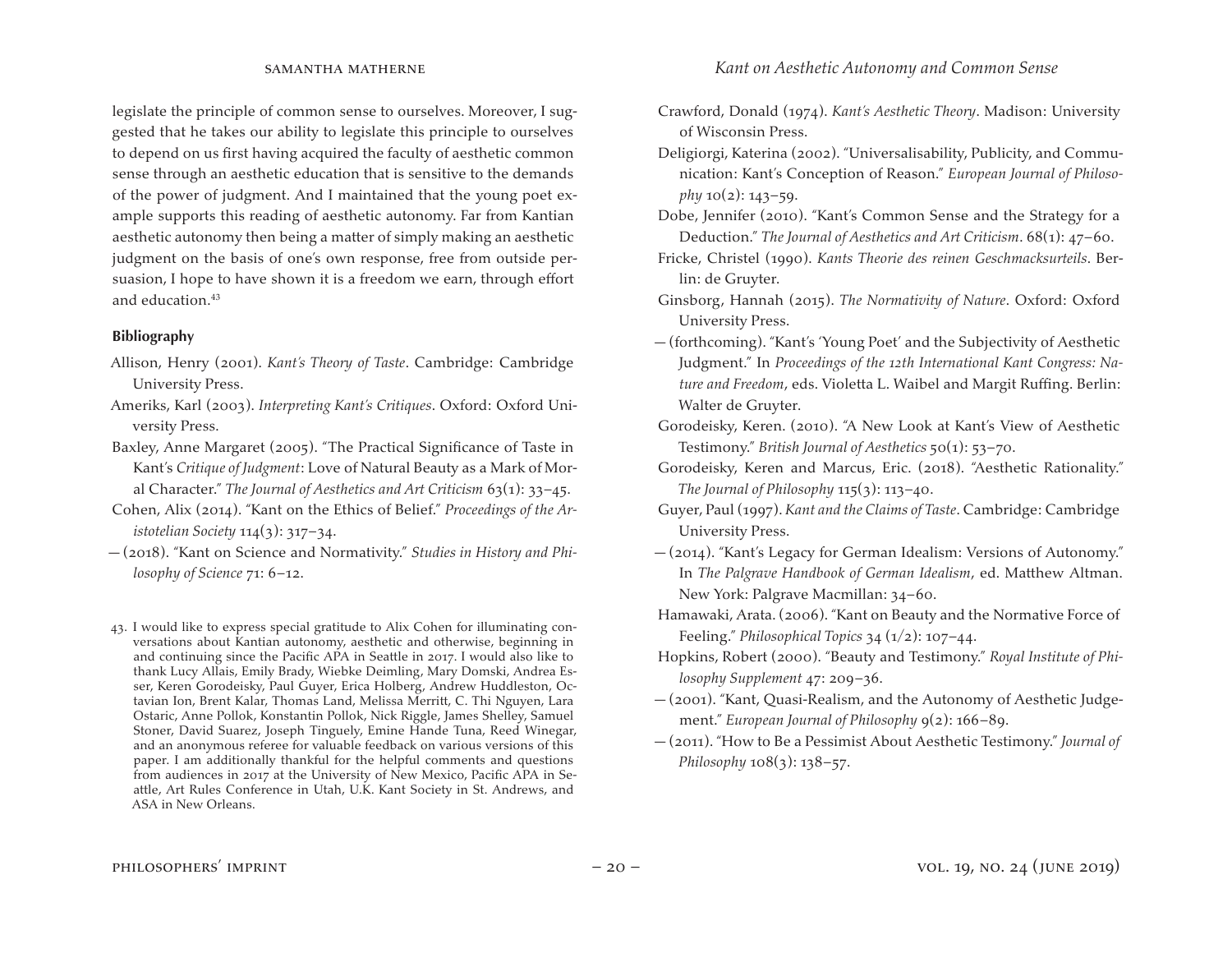- Hudson, Hud (1991). "On the Significance of an Analytic of the Ugly in Kant's Deduction of Pure Judgments of Taste." In *Kant's Aesthetics*, ed. Ralf Meerbote. Atascadero: Ridgeview.
- Hughes, Fiona (2007). *Kant's Aesthetic Epistemology*. Edinburgh: Edinburgh University Press.
- Kalar, Brent (2006). *The Demands of Taste in Kant's Aesthetics*. London: Continuum.
- Kant, Immanuel (1902). *Kants gesammelte Schriften*, eds. Deutschen (formerly, Königlichen Preussichen) Akademie der Wissenschaften, Berlin: Walter de Gruyter.
- (1992). *Jäsche Logic*. In *Lectures on Logic*, transl. Michael Young. Cambridge: Cambridge University Press. [JL]
- (1996). "An Answer to the Question: What is Enlightenment?," transl. Mary Gregor. Cambridge: Cambridge University Press. [WE]
- (1997). *Critique of Practical Reason*, transl. Mary Gregor. Cambridge: Cambridge University Press. [KpV]
- (1998). *Critique of Pure Reason*, trans. Paul Guyer and Allen Wood. Cambridge: Cambridge University Press. [KrV]
- (2002). *Critique of the Power of Judgment*, transl. Paul Guyer, Erich Matthews, Cambridge: Cambridge University Press. [KU]
- (2004). *Prolegomena to Any Future Metaphysics*, transl. Gary Hatfield. Cambridge: Cambridge University Press.
- (2006). *Anthropology from a Pragmatic Point of View*, transl. Robert Louden. Cambridge: Cambridge University Press. [Anthro]
- (2012) *Groundwork of the Metaphysics of Morals*, transl. Mary Gregor, Jens Timmermann. Cambridge: Cambridge University Press. [Gr.]
- Kemal, Salim (1997). *Kant's Aesthetic Theory: An Introduction*, 2nd ed. New York: Palgrave Macmillan.
- Konisberg, Amir (2013). "The Acquaintance Principle, Aesthetic Autonomy, and Aesthetic Appreciation." *British Journal of Aesthetics* 52  $(2): 153 - 68.$
- Longuenesse, Béatrice (2006). "Kant's Leading Thread." In *Aesthetics and Cognition in Kant's Critical Philosophy*, ed. Rebecca Kukla. Cambridge: Cambridge University Press: 194–219.
- Louden, Robert (2000). *Kant's Impure Ethics*. Oxford: Oxford University Press.
- Makkreel, Rudolf (1990). *Imagination and Interpretation in Kant*. Chicago: University of Chicago Press.
- McGonigal, Andrew (2006). "The Autonomy of Aesthetic Judgement." *British Journal of Aesthetics* 46(4): 331–48.
- Meerbote, Ralf (1982). "Reflection on Beauty." In *Essays in Kant's Aesthetics*, eds. Ted Cohen and Paul Guyer. Chicago: The University of Chicago Press: 55–86.
- Merritt, Melissa McBay (2009). "Reflection, Enlightenment, and the Significance of Spontaneity in Kant." *British Journal for the History of Philosophy* 17(5): 981–1010.
- (2011) "Kant on Enlightened Moral Pedagogy." *Southern Journal of Philosophy* 49(3): 227–53.
- (2018) *Kant on Reflection and Virtue*. Cambridge: Cambridge University Press.
- Meskin, Aaron (2004). "Aesthetic Testimony: What Can We Learn from Others About Beauty and Art?" *Philosophy and Phenomenological Research* 69(1): 65–91.
- Moran, Richard (2012). "Kant, Proust, and the Appeal of Beauty." *Critical Inquiry*, 38(2): 298–329.
- Munzel, Felicitas G. (1995). "'The Beautiful Is the Symbol of the Morally-Good': Kant's Philosophical Basis of Proof for the Idea of the Morally Good." *Journal of the History of Philosophy* 33(2): 301–30.
- O'Neill, Onora (1989). *Constructions of Reason*. *Explorations of Kant's Practical Philosophy*. Cambridge: Cambridge University Press.
- Rind, Miles (2002). "Can Kant's Deduction of Judgments of Taste Be Saved?" *Archiv für Geschichte der Philosophie* 84: 20–45.
- Rogerson, Kenneth (2008). *The Problem of Free Harmony in Kant's Aesthetics*. Albany: State University of New York Press.
- Savile, Anthony. (1987). *Aesthetic Reconstructions: The Seminal Writings of Lessing, Kant, and Schiller*. Aristotelian Society Series: Vol. 8. Oxford: Blackwell.